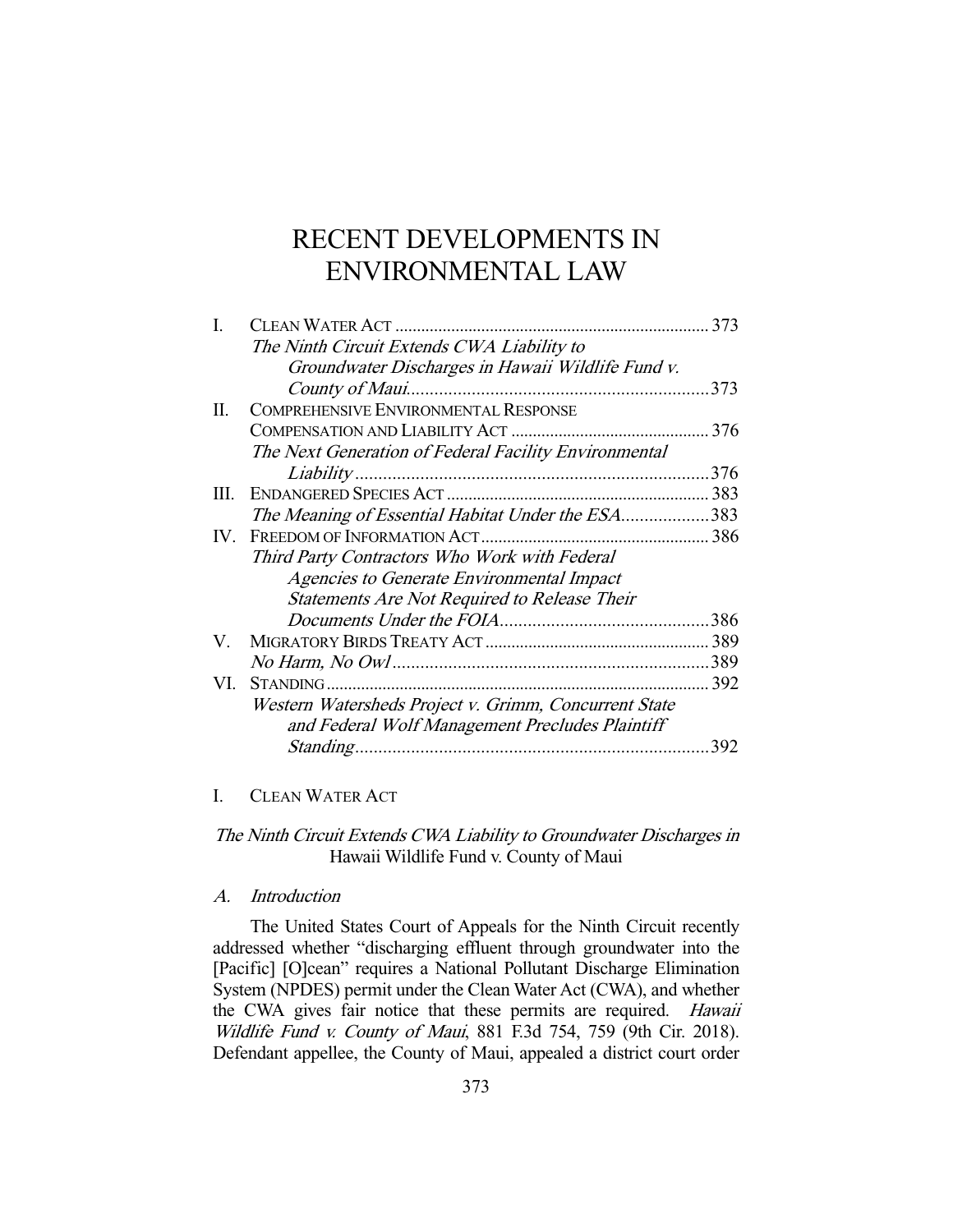that found the county violated the CWA when it discharged effluent into the Pacific Ocean through groundwater wells. Id. The Ninth Circuit upheld the district court's order concluding that the county's activities released pollutants from point sources into the ocean, the discharge was traceable to the point source into a navigable water, and that "the pollutant levels reaching the navigable water are more than *de minimis*." Id. at 765.

## B. Background

## 1. Legal Background

 The discharge of any pollutant into navigable waters from a point source is prohibited under the CWA. 33 U.S.C. § 1311(a) (2012). A point source is defined as a discernable conveyance, including a well. Id. § 1362(14). A party may obtain an NPDES permit to discharge pollutants from a point source into a navigable body of water. Id.  $§$  1342(a)(1). The discharge of a pollutant from a point source into a navigable body of water without a NPDES permit is considered a violation of the CWA. Hawaii Wildlife Fund, 881 F.3d at 760 (quoting Headwaters, Inc. v. Talent Irrigation District, 243 F.3d 526, 532 (9th Cir. 2001).

## 2. Factual Background

 The case concerned four wells at the Lahaina Wastewater Reclamation Facility (LWRF), which is owned and operated by the County of Maui. Id. at 758. The LWRF receives around four million gallons of sewage per day that is treated and injected into its groundwater wells. *Id.* Four of these wells, Wells 1, 2, 3, and 4, discharge some of the effluent-treated wastewater into the Pacific Ocean, all without an NPDES permit. Id. To determine the amount of effluent discharged into the ocean from the wells, the U.S. Environmental Protection Agency (EPA), the Hawaii Department of Health (HDOH), the U.S. Army Engineer Research and Development Center, and researchers at the University of Hawaii conducted a study, called the Tracer Dye Study. Id. at 759. The Tracer Dye Study injected tracer dye into Wells 2, 3, and 4 and monitored if and when the dye would enter the ocean. Id. The tracer dye injected in Wells 3 and 4, which conveyed the majority of the effluent, was found in the Pacific Ocean about eighty days after injection. *Id.* Although the Tracer Dye Study detected no tracer dye in the ocean from Well 2, the study found that if Well 2 were to receive the majority of the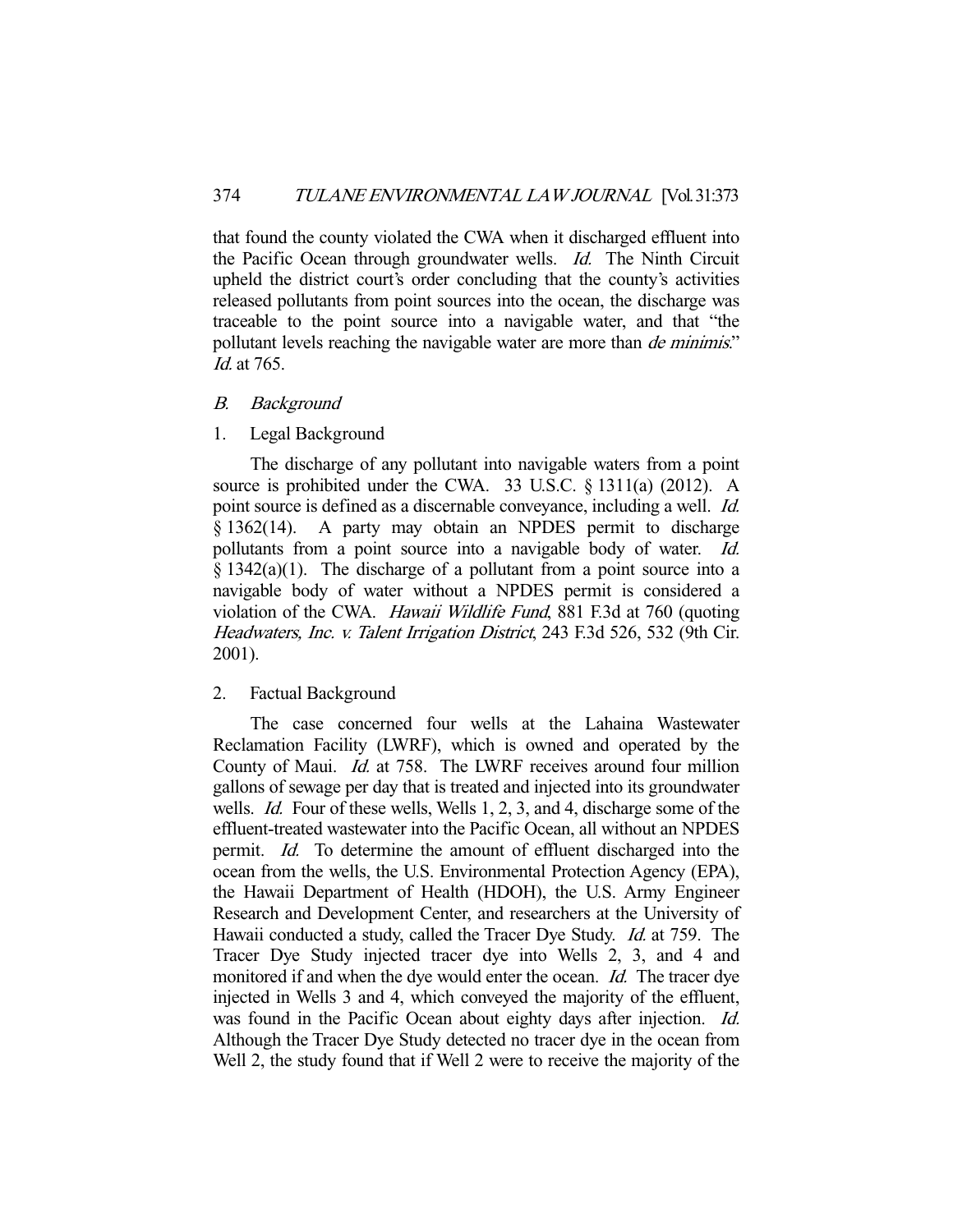effluent like Wells 3 and 4, it would yield the same result—the discharge of effluent into the ocean without a permit. See id.

## C. The Court's Decision

 The Ninth Circuit held that the county needed to obtain an NPDES permit for the discharge. The court reasoned that the county needed a permit to discharge treated wastewater into the ocean from the wells because the wells were considered a point source with indirect discharges, and wells are not categorically excluded under the CWA. See id. at 762-65, 767. Initially, the court found that wells were clear examples of point sources because they discharged pollutants into a navigable body of water, noting that even the county admitted the wells were point sources. *Id.* at 760. To support its conclusion, the court compared the discharge from the wells to runoff from a highway. Id. at 761. Runoff from highways, the court pointed out, is not discretely collected and conveyed into a navigable body of water and thus would not be considered a point source; here, however, the four discrete wells did in fact directly collect and convey treated wastewater into a navigable body of water. *Id.* Thus, the court found that the wells were clearly point sources and any discharge from them required a NPDES permit. See id.

 The county argued that the wells did not constitute point sources because they do not directly discharge pollutants into a navigable body of water and thus should be considered indirect discharges. See id. at 762. The court rejected that argument. See id at 765. The court found that the county's argument—that only confined and discrete conveyances would be subjected to liability "where the point source itself directly feeds into the navigable water"—was contrary to the CWA liability several circuits have recognized, which does not require a direct connection. Id. at 764. The court pointed to Justice Scalia's plurality opinion in Rapanos v. United States for support, which stated that discharges that do not emit directly into navigable waters but pass through conveyances in between violate the CWA. Id. (citing Rapanos v. United States, 547 U.S. 715 (2006)).

 The court also rejected the county's argument that wells are categorically excluded under the CWA. Id. at 766-67. The court found that "the plain language of the statute clearly permits States to issue NPDES permits for well disposals, and such permits are required only for 'discharges into navigable waters.'" Id. at 766 (quoting 33 U.S.C. § 1342(b)). Further, the court rejected the county's argument that the CWA requires that only the state has the authority to regulate well disposals because the court previously concluded that the CWA does not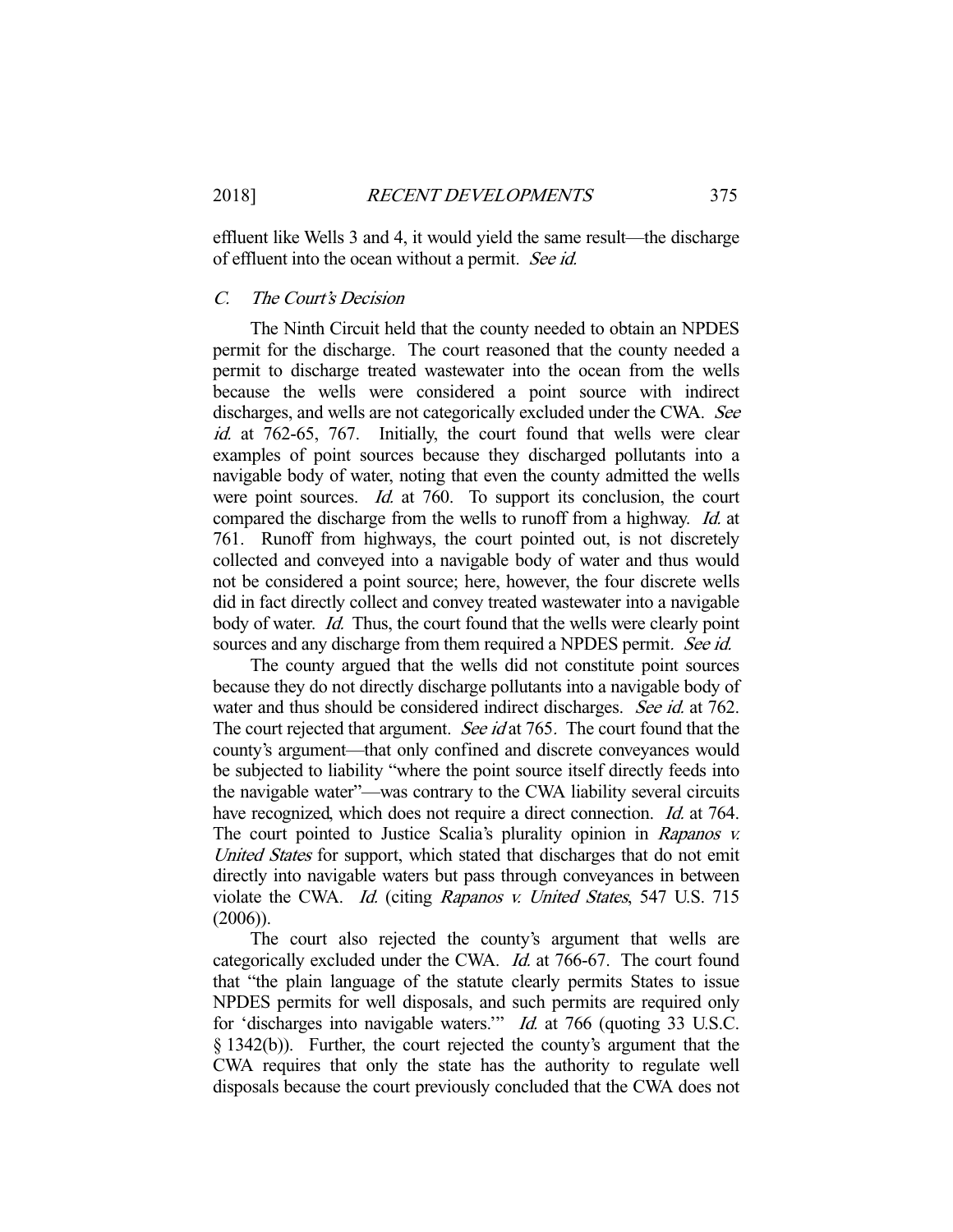grant neither the EPA nor a state agency "the exclusive authority to decide" whether there is a CWA violation. *Id.* 

 Finally, the court rejected the county's argument that it did not receive fair notice that a permit was required for its discharges from the wells into the Pacific Ocean. *Id.* at 768. The court supported its conclusion by pointing to the plain language in the CWA that clearly prohibits the discharge of pollution into a navigable water. Id. The court found that because it was undisputed that the county was discharging pollutants from point sources into the Pacific Ocean, "the [c]ounty had 'fair notice' its actions violated the CWA." Id.

D. Conclusion

 Ultimately, the Ninth Circuit found that a groundwater well that collects and conveys wastewater into a navigable body of water requires an NPDES permit, despite the fact that it may indirectly discharge pollutants into a navigable body of water. The court found that "to hold otherwise would make a mockery of the CWA's prohibitions." Thus, the court held that the county discharged effluent into the Pacific Ocean without a permit in violation of the CWA and had fair notice that its discharges into the Pacific Ocean were prohibited under the CWA.

Jamie Futral

# II. COMPREHENSIVE ENVIRONMENTAL RESPONSE COMPENSATION AND LIABILITY ACT

## The Next Generation of Federal Facility Environmental Liability

#### A. Background

 Lead, total dissolved solids, and beryllium, oh my. In a pollutionweary nation recovering from climate catastrophes, contaminated drinking water, and oil spills, why scare everyone more with untold thousands of additional potential Superfund sites? Abandoned mines that present significant dangers to humans and the environment from acid mine drainage, blow-outs, heavy metal pollution, and tailing waste leakage are the next potential Superfund. These abandoned uranium and hard rock mines are located on both public and private lands. Obviously, not all mines are abandoned, but those that are on federal lands are emerging as the vanguard. Successor companies are often required to clean up the sites, unless the sites are orphaned with no identifiable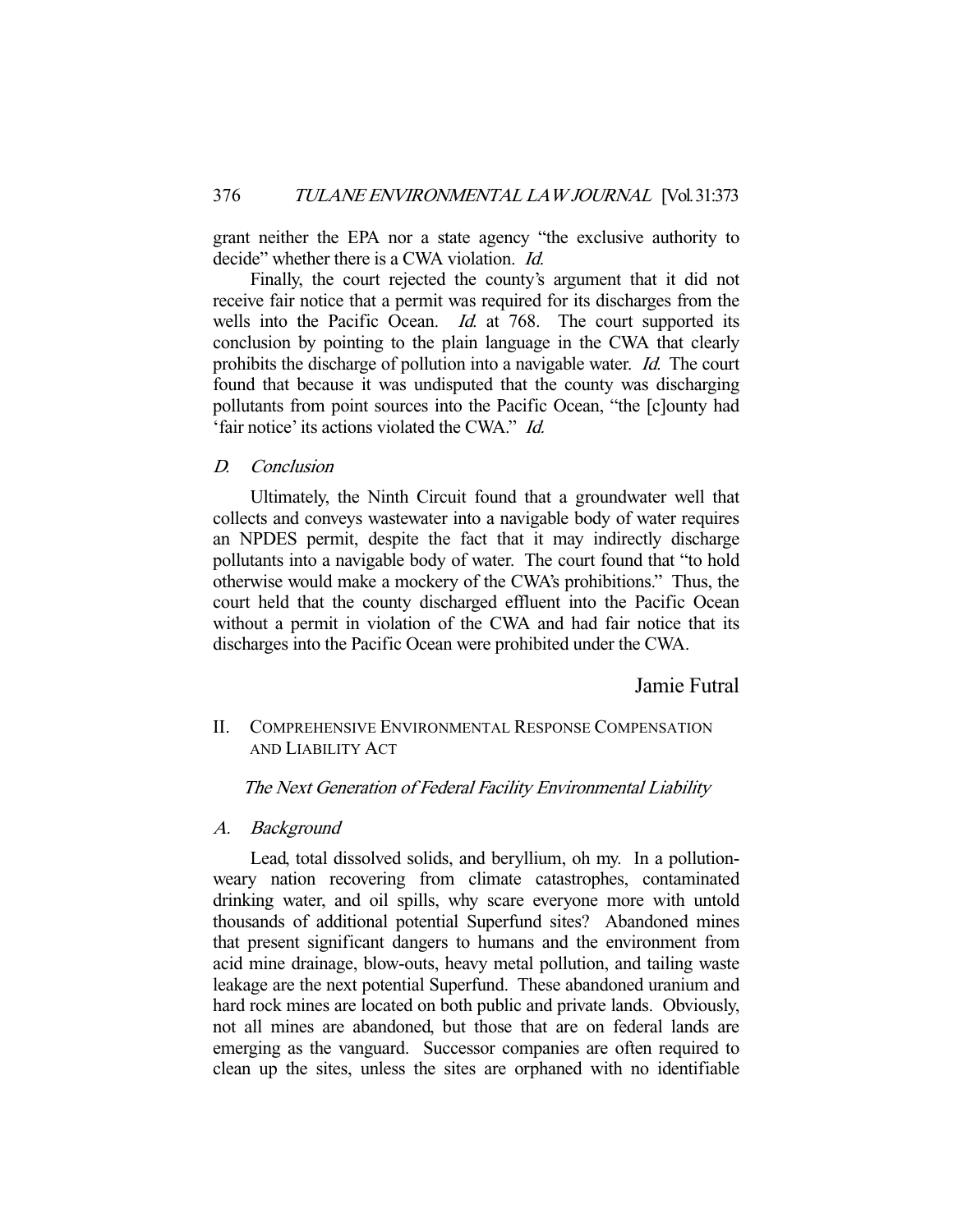responsible parties. Is the federal government adequately addressing abandoned mines on federal lands?

 Since 1980, the Comprehensive Environmental Response, Compensation, and Liability Act (CERCLA) has been our nation's clean up statute to rectify past contamination. Comprehensive Environmental Response, Compensation, and Liability Act of 1980, Pub. L. No. 95-510, 94 Stat. 2767 (codified as amended in scattered sections of 42 U.S.C.). The United States Environmental Protection Agency (EPA) can clean up sites, seek clean-up cost recovery from defendants (called potentially responsible parties or PRPs), issue clean up abatement orders to PRPs for "imminent and substantial endangerment," and list the worst sites needing long-term remediation action on a National Priorities List (NPL). See 42 U.S.C. §§ 9604-9607 (2012). In turn, PRPs who clean up their sites can bring § 9607 cost recovery actions against other PRPs, or PRPS can seek § 9613 contribution claims against other PRPs when reimbursing the government for its cleanup costs. Liability for clean-up cost is often joint and several, but liability for contribution claims is equitable and based on many factors.

 CERCLA clean up actions are used for a "release" or "threatened release" into the environment (air, surface or groundwater, soil, etc.) of a "hazardous substance" that causes "response costs." See id. §§ 9601(8), (22); 9607; 40 C.F.R. § 302.4 (2018). Generally, PRPs are current owners or operators of a facility, past owners or operators of a facility during disposal, arrangers of hazardous substance disposal or treatment, and/or transporters of hazardous substance to a site they select for disposal or treatment. Liability for arrangers and operators is usually steeper than for owners, depending on how passive or active owners are at contaminated sites, as discussed below. "Operators" are required to have day-to-day management of the environmental affairs at a contaminated facility. See United States v. Bestfoods, 524 U.S. 51, 66 (1998). Recently, courts have snagged the United States itself as an "owner" of facilities that released hazardous substances on public lands. Section 9620(a)(1) waives sovereign immunity of the United States both substantively and procedurally for liability under § 9607.

 Mining on public lands helped develop the west and reinforced World War II efforts. Public federal lands compose about one-third of our nation and consist of national parks, BLM lands, national forests, tribal lands held in federal trust, defense facilities, and more (see Figure 1). A growing concern to the U.S. Congress is the thousands of abandoned mines on Department of Interior (BLM) and Department of Agriculture (USFS) lands that are not inventoried, assessed, or evaluated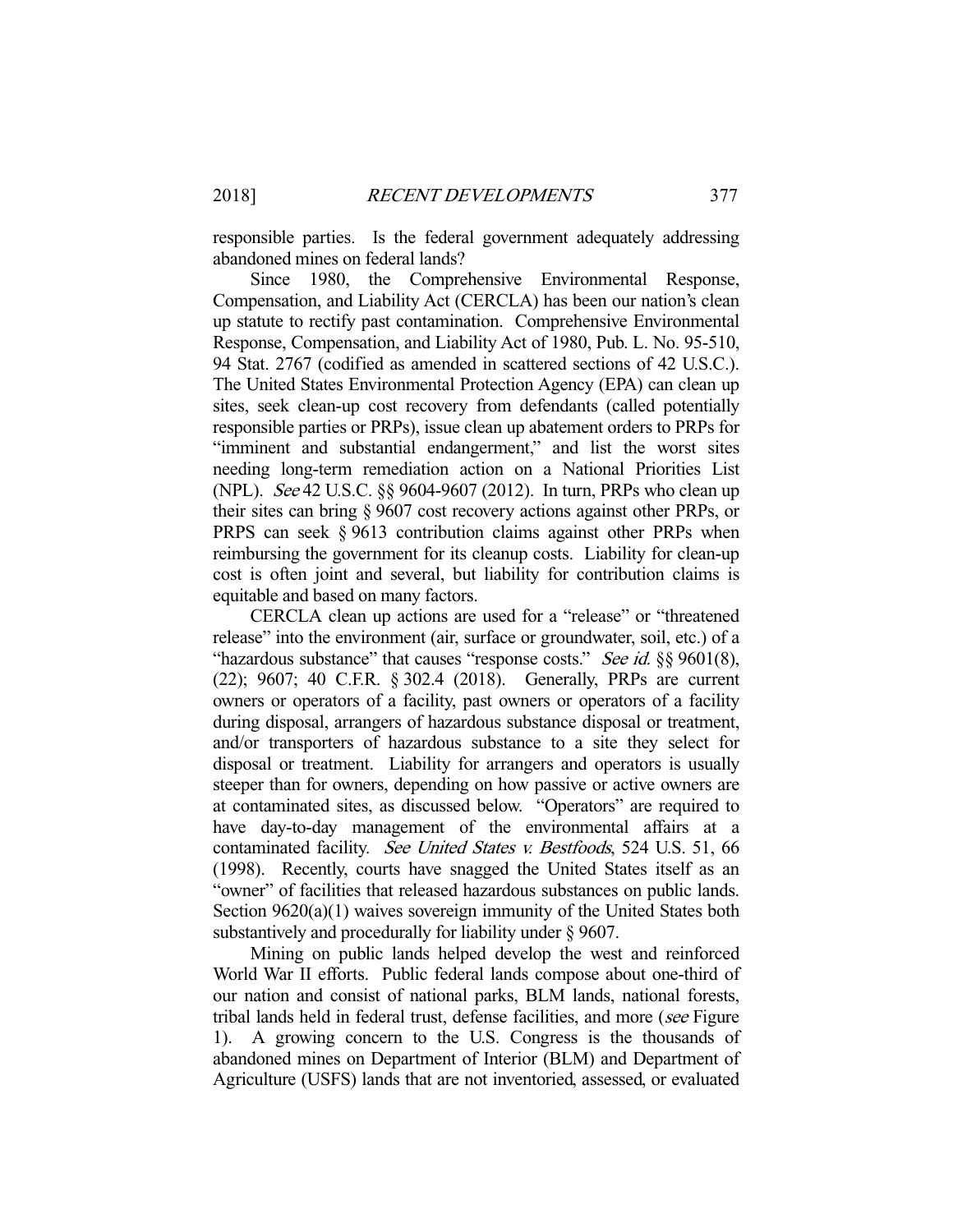## 378 TULANE ENVIRONMENTAL LAW JOURNAL [Vol. 31:373

under § 9620. See ENERGY & COMMERCE SUBCOMMS., OVERSIGHT OF FEDERAL FACILITY CLEANUP UNDER CERCLA (Sep. 11, 2015), https://energycommerce.house.gov/hearings/oversight-federal-facilitycleanup-under-cercla/.

> Figure 1: Federally Owned Land (darkened below)



 The first generation of federal site clean-up was on Department of Defense and Energy facilities (war plants) and has generated over thirty years of CERCLA litigation. See Robert M. Howard & Shawn T. Cobb, Victory Through Production: Are Legacy Costs of War Scuttling the "GOCO" Model?, 46 PUB. CONTRACT L.J. 259, 355, app. A (2017). Mines on public land are not new, but they represent the next generation of U.S. CERCLA liability. Some recent cases bear this out. Most mines on public land are not presently handled as federal facilities. See id. app. B, tbl.2; see also 40 C.F.R. § 300 (2018).

## B. New Cases

In Chevron Mining Inc. v. United States, the United States was found liable in contribution claims on former BLM and other public lands for Chevron waste from the "non-federal" Questa NPL mining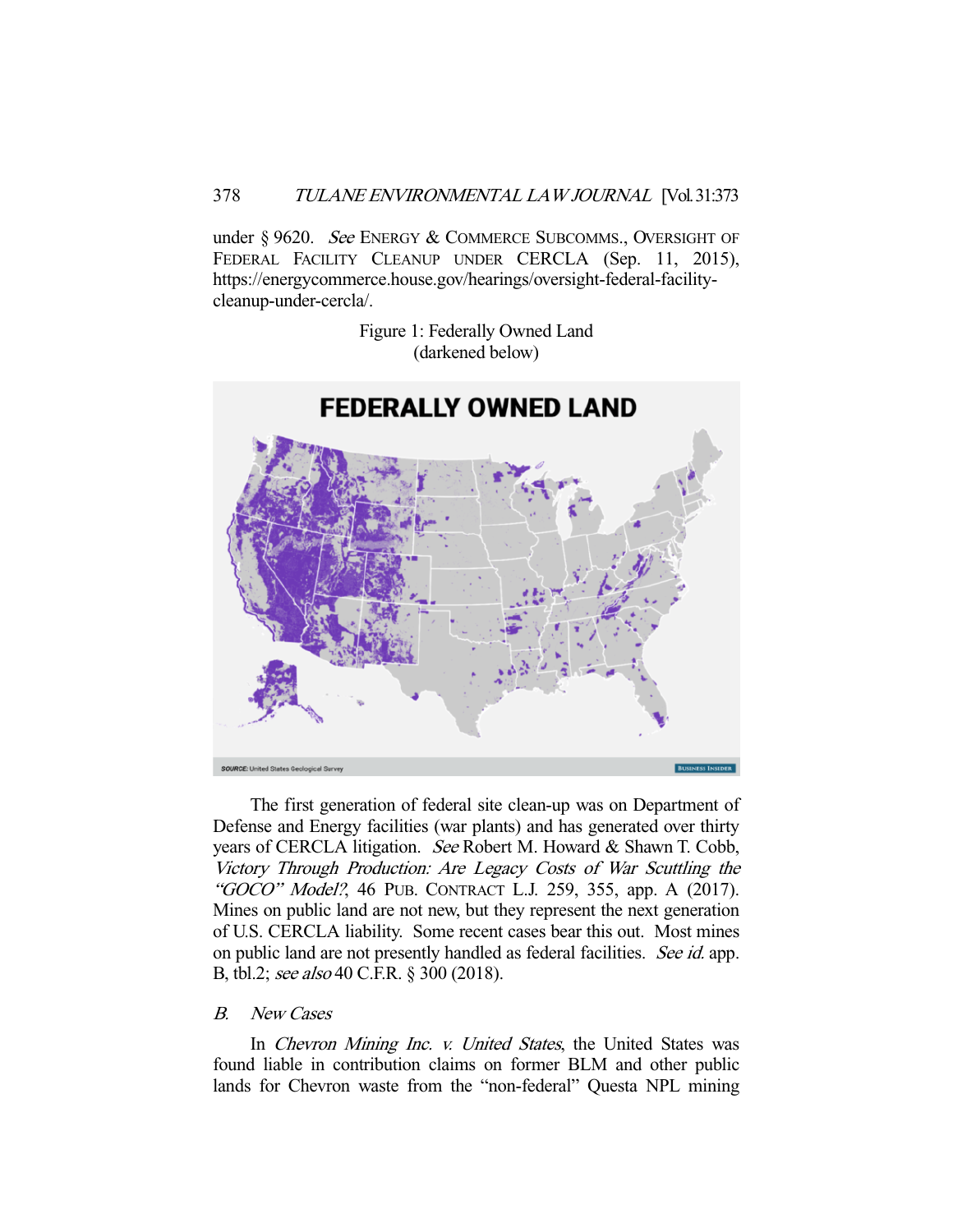sites. 863 F.3d 1261 (10th Cir. 2017); 40 C.F.R. § 300, app. B, tbl.1 (2018). Hazardous waste rock and mill tailings were disposed of in various areas including ponds. The ore was useful to the United States for steel production for defense and commercial purposes. The waste consisted of antimony, polychlorinated biphenyls (PCBs), arsenic, cadmium, lead, nitrate, sulfate, uranium, molybdenum, and others.

 The historic mining was performed on land owned by the United States, although the mining claimant had superior rights over third parties. The Tenth Circuit Court of Appeals held that the United States was a CERCLA "owner," as the United States held fee title to the land even though it did not have indicia of title or control over the actual mining lands. The court held that under CERCLA, "owner" has an ordinary meaning, but it remanded to the lower court the question of the equitable share of remediation costs to be paid by the United States. Passive ownership is one thing; active involvement with the mine production and waste is another. The court also held that the United States was not an "arranger" of waste disposal under the facts before it, as the United States did not possess or own the waste. Often, courts also use an "intent to dispose" factor for arranger liability. Burlington Northern & Santa Fe Ry. Co. v. United States, 556 U.S. 599 U.S. (2009).

 In El Paso Natural Gas Co. v. United States, El Paso sought contribution from the United States as owner of contaminated tailings and waste on Navajo lands held in trust for the Indian tribes. No. CV-14- 08165-PCT-DGC, 2017 WL 3492993 (D. Ariz. Aug. 15, 2017). The cost was for clean-up of nineteen historical uranium mining sites, although they were not on the NPL. The court cited *Chevron Mining* and held that the United States was an "owner" of the fee title in the lands even though it held the lands in trust. Id. The court deferred its rulings on the amount of U.S. equitable cost sharing and on whether the United States had any defense based on a fiduciary safe harbor to the limit of the trust's value. See id.; see also 42 U.S.C. § 9607(n)(1) (2012).

 In analogous circumstances, courts have held lessors/owners equitably liable from 0%-40% of clean-up costs for their lessee's contamination, depending on how active or inactive the lessor was in causing the contamination. See Halliburton Energy Service v. NL Industries, 648 F. Supp. 2d 840 (S.D. Tex. 2010). The point of the Questa and El Paso cases is that despite the specific cost share the United States may ultimately have for clean ups, the United States can be found liable as a legal "owner" at an early stage of litigation.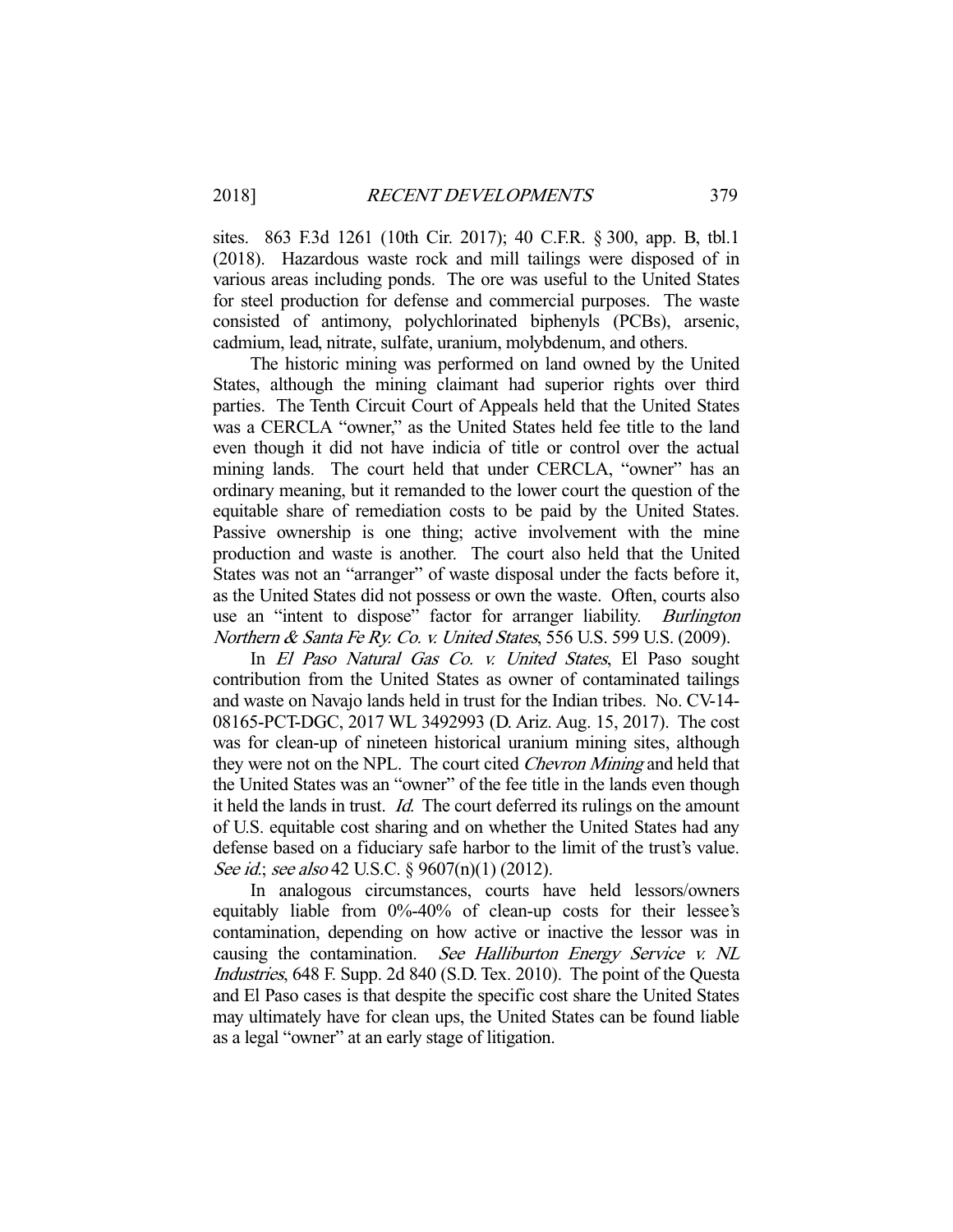#### C. What Does This All Mean for Mine Clean Up on Public Lands?

 If the United States senses it will be a PRP on public lands, the EPA could retreat from future NPL mine listings or abatement orders, relax its oversight over clean ups on public lands, or oversee more lax clean ups on public lands. The EPA does not normally retreat. However, in this current administration, which has focused on less government regulation, anything is possible. See Juliet Eilperin et al., New EPA Documents Reveal Even Deeper Proposed Cuts to Staff and Progress, WASH. POST (Mar. 31, 2017), https://www.washingtonpost.com/news/energyenvironment/wp/2017/03/31/new-epa-documents-reveal-even-deeperproposed-cuts-to-staff-and-programs/?utm\_term=.81fa40d64714.

 We are still at the beginning of the next generation of U.S. CERCLA liability for mines; therefore, much is unknown. However, the new U.S. EPA Administrator, Scott Pruitt, has continued a "Superfund Alternative Approach" (SAA) that retreats from NPL listing and favors private agreements with PRPs to speed up clean ups for seriously contaminated sites. See Superfund Alternative Approach, ENVTL. PROTECTION AGENCY (Oct. 10, 2017), https://www.epa.gov/enforcement/ superfund-alternative-approach. This policy may not bode well for the thousands of abandoned mining sites on public lands.

 The SAA protocol (originally OSWER Dir. 9200.2-125) calls for EPA to oversee clean ups, consistent with § 9621 clean-up standards, including appropriate or relevant and applicable regulatory requirements (ARARs) such as "BDAT" under Resource Conservation and Recover Act (RCRA) or "BAT" under CWA, if waste or water treatment is a clean-up remedy; involve the public; and conduct PRP settlement agreements through consent judgments or consent administrative orders. However, there are recent administrative trends that relax EPA oversight of such private clean ups, such as by reducing PRP "overhead" costs (which is mostly for EPA oversight). See Scott Pruitt, Memorandum to EPA Staffers on Prioritizing the Superfund Program (May 22, 2017). Furthermore, neither the Questa nor El Paso mines were handled as federal facilities on the NPL, and thousands of other similar older mines were simply abandoned.

 There are only two mines on federal lands finally listed on the federal NPL—Beltsville Agricultural Research in Maryland and Fremont National Forest in Oregon. This lack of NPL listing for most contaminated mines on federal lands represents EPA's limited authority under § 9620 over federal facilities in various agencies' docketing, inventorying, and assessing their sites, unless the sites are eventually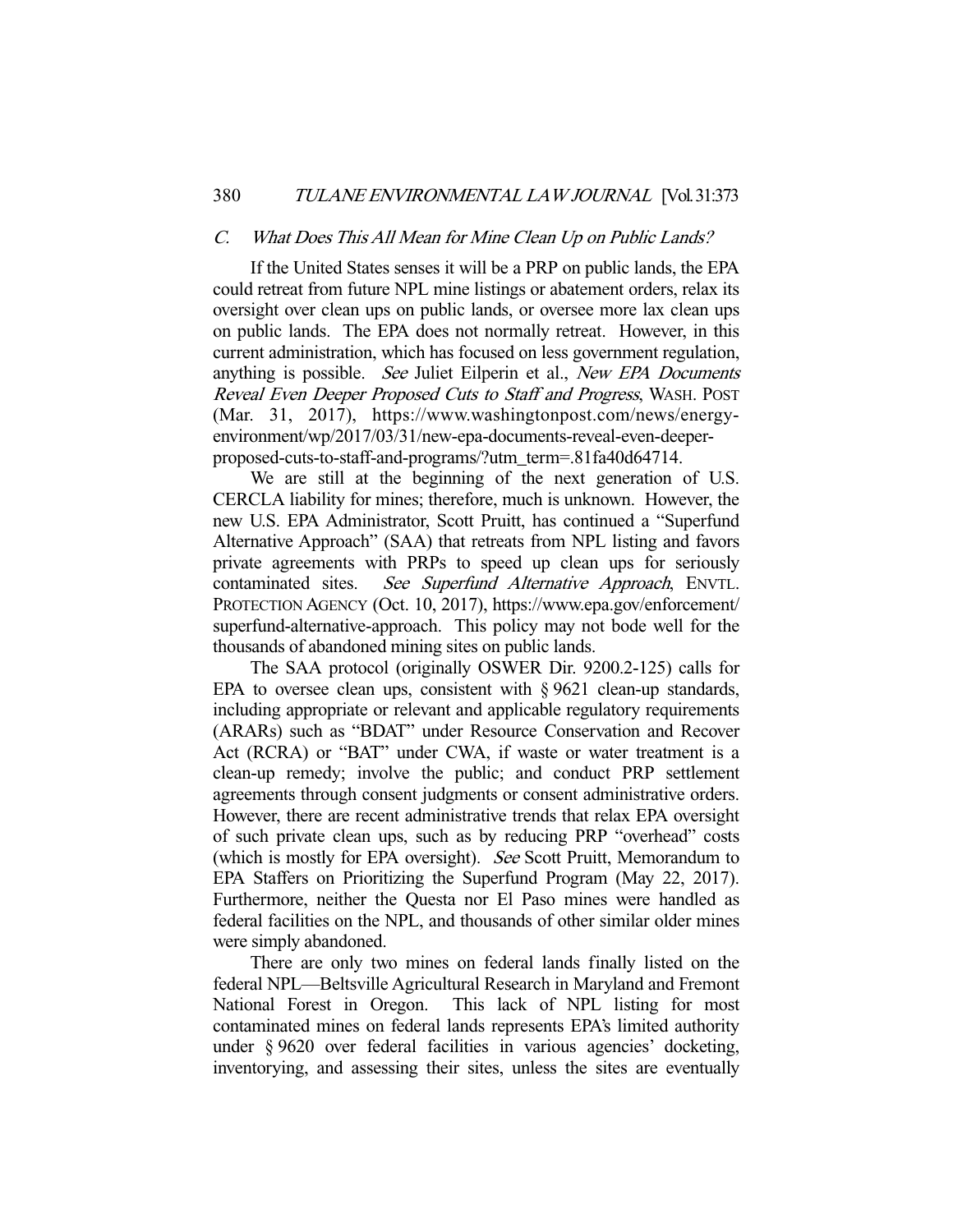listed and remediated on the NPL. This gap is a "Catch-22." There are many disconnects between EPA's own federal hazardous waste docket and federal agencies' independent but related CERCLA actions. See U.S. GOV'T ACCOUNTABILITY OFFICE, GAO-15-35, HAZARDOUS WASTE: AGENCIES SHOULD TAKE STEPS TO IMPROVE INFORMATION ON USDA'S AND INTERIOR'S POTENTIALLY CONTAMINATED SITES 7, 16, 21, 28, 34, 35, 38, tbls. 1-2, app. IV (2015). BLM has over 1000 known abandoned mines to address (and possibly 30,000 to 100,000 additional sites not addressed); NPS has over 1200; Bureau of Indian Affairs, Bureau of Reclamation, and Fish and Wildlife Service possibly have hundreds; and USFS has 1400. *Id.* Many of these abandoned mines were simply "lost" to EPA for years, if not decades, as many federal agencies dragged their feet.

#### D. Who Else Can Act if the EPA Fails?

 Section 9659 of CERCLA covers citizen suits and allows such suits against any "person," including U.S. instrumentalities or agencies, who are alleged to be in violation of CERCLA, or against the President or other federal officials for their failure to perform any act or duty under CERCLA, including under § 9620, which covers federal facilities. 42 U.S.C. § 9620, 9659 (2012). There are procedural restrictions to citizen lawsuits, including pre-suit notice and lawsuit bars during CERCLA clean up or when there is diligent enforcement by EPA under CERCLA or RCRA against a violator. *See id.* § 9613(h). Subsection (h)(4) limits judicial challenges to EPA removal, remedial action, and abatement orders, except where the removal or remedial action taken or secured under an abatement order is alleged to be in violation of CERCLA, e.g., not protective of human health and the environment or pursuant to ARARs under § 9621(d). Thus, remediation, removal, or abatement action must first be accomplished before there can be any judicial review. See, e.g., Boarhead Corp. v. Erickson, 923 F.3d 1011, 1018 (3d Cir. 1991). After-the-fact review of clean up actions already taken is hardly satisfactory over immediate reviews.

 If the EPA or agencies fail to inventory, preliminarily assess, or evaluate federal hazardous waste facilities pursuant to § 9620(b) and (c), it is likely a government failure to perform a mandatory CERCLA duty can be judicially rectified by court order. However, under Pruitt's SAA, a purely private clean up may not be protected by these § 9613(h) time bars unless the SAA agreement is coupled with a consent abatement order or judicial consent decree, procedures that are traditionally expected.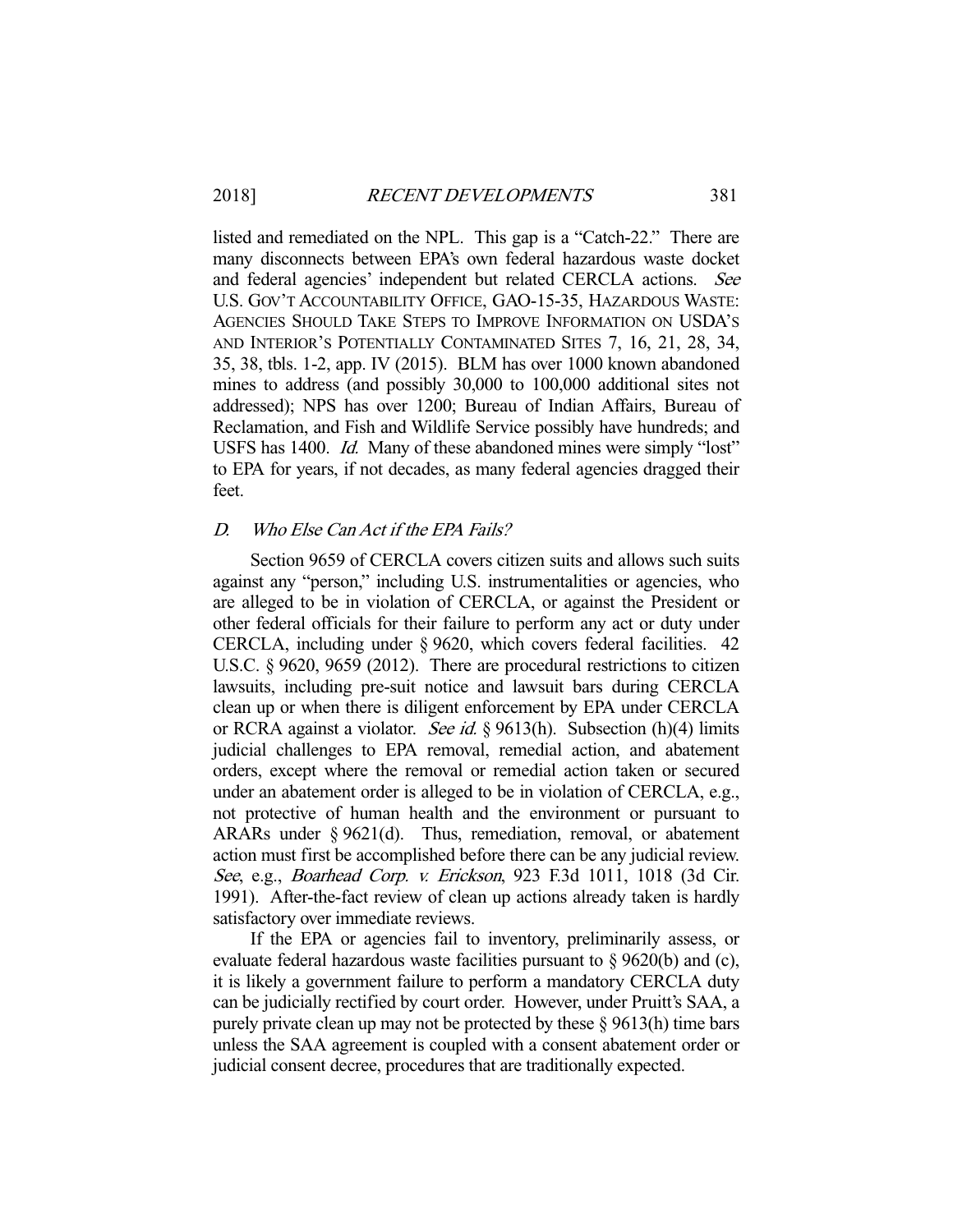Thus, "persons" under  $\S 9601(21)$ , which includes private citizens, states, and municipalities, may still have grounds to challenge inadequate clean up actions after the fact or to challenge federal agency inaction under CERCLA § 9620 up front, but only if they have legal "standing" on any federal lands that are involved. Federal lands are vast, and to have standing, citizens must show imminent environmental harm or injury, rather than mere generalized or future harm on the area they use or visit that is affected. See Summers v. Earth Island Institute, 55 U.S. 488 (2009). For example, citizens should not have to prove disruption from hunting occurring exactly on mine premises to achieve standing, but they may have enough environmental injury if they are concerned about and refrain from canoeing on a river downstream from a mine due to a threatened chemical release.

 States may also be able to use their delegated RCRA authority on exclusive federal enclaves due to waiver of sovereign immunity for state and local solid or hazardous waste laws. 42 U.S.C. § 6961 (2012). Federal lands, whether overseen by EPA under CERCLA or not, are still subject to authorized state hazardous waste closure orders. United States v. Colorado, 990 F.2d 1565 (10th Cir. 1993), cert. denied (1994). Indian lands may remain immune from state laws.

 To the extent Native Americans may be affected on tribal lands, they may have a CERCLA claim, but they have to consider the risk of waiving sovereign immunity for a recoupment counterclaim under CERCLA if they bring a CERCLA court action. See Berrey v. Ascarco, Inc., 439 F.3d 636 (10th Cir. 2012). Of course, toxic tort lawsuits for personal or property damage can be brought if the common law elements of proof are met.

### C. Conclusion

 Abandoned mines should not be ignored as "porch children" simply because they exist on public lands. EPA and federal agencies should continue to handle these legacies as diligently as most DOD and DOE forces did on their contaminated lands and as responsible private parties usually do. After all, waste is a terrible thing to mine.

Stan Millan, SJD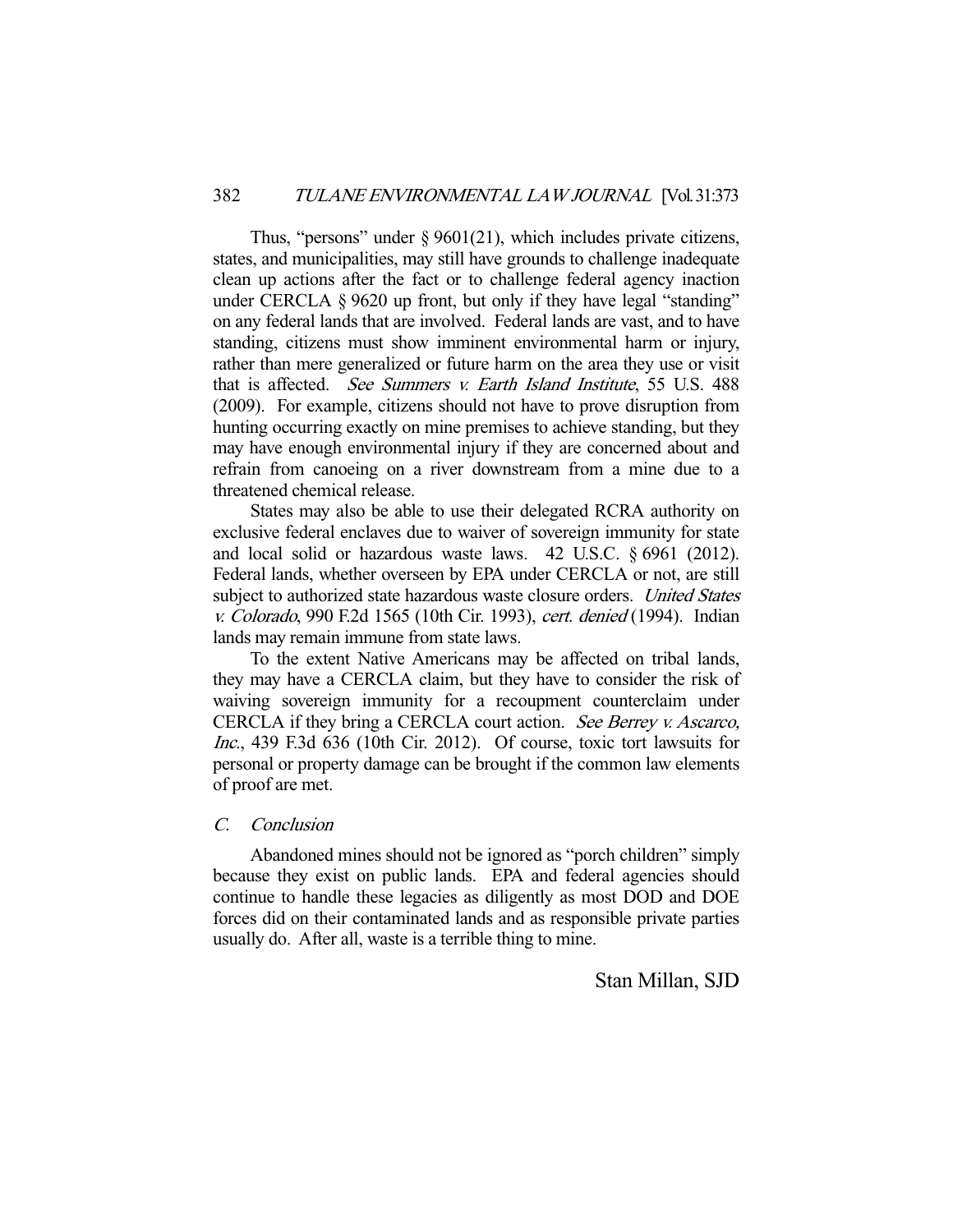#### III. ENDANGERED SPECIES ACT

#### The Meaning of Essential Habitat Under the ESA

The United States Supreme Court recently granted *certiorari* to review a decision by the United States Court of Appeals for the Fifth Circuit regarding the United States Fish and Wildlife Service's (FWS) designation of an area, which included privately owned lands unoccupied by the species in question, as a critical habitat of the Dusky Gopher Frog under the Endangered Species Act (ESA). Markle Interests, L.L.C. v. United States Fish & Wildlife Service, 827 F.3d 452, 458 (5th Cir. 2016), cert. granted sub nom., Weyerhaeuser Co. v. United States Fish & Wildlife Service, 86 U.S.L.W. 3365 (U.S. Jan. 22, 2018) (No. 17-71). The court below upheld the FWS' designation, taking particular care to note that "misconceptions exist about how critical-habitat designations impact private property." *Id.* at 458.

 The ESA exists to protect species that are running the risk of going extinct, and more pertinently, "includes an express purpose of conserving 'the ecosystems upon which endangered species . . . depend.'" Id. at 478 (quoting 16 U.S.C. § 1531(b) (2012)). The court addressed a number of questions, including that of the landowner's standing and its reliance on the concreteness of an injury caused by a potentially lowered property value, as well as a number of administrative law questions regarding the level of deference owed to the FWS' decision. Id. at 459-63. The core arguments raised by the landowners were that the FWS' decision violated the ESA and Administrative Procedure Act (APA), that the decision exceeded the agency's constitutional authority under the Commerce Clause, and that the decision violated the National Environmental Policy Act. *Id.* at 460. The court found none of the landowner's arguments persuasive, couching its decision in language that sought to reassure those worried about an apparent government overreach. Id. at 458. To that end, the court stated that "the Fish and Wildlife Service cannot force private landowners to introduce endangered species onto their land or to make modifications to their land" and that "[i]n short, a critical-habitat designation alone does not require private landowners to participate in the conservation of an endangered species." Id. Much of the Fifth Circuit's discussion under the arguments pertaining to the ESA and APA revolved around the meaning of the term "essential" as it relates to the standard necessary for the FWS to designate a critical habitat.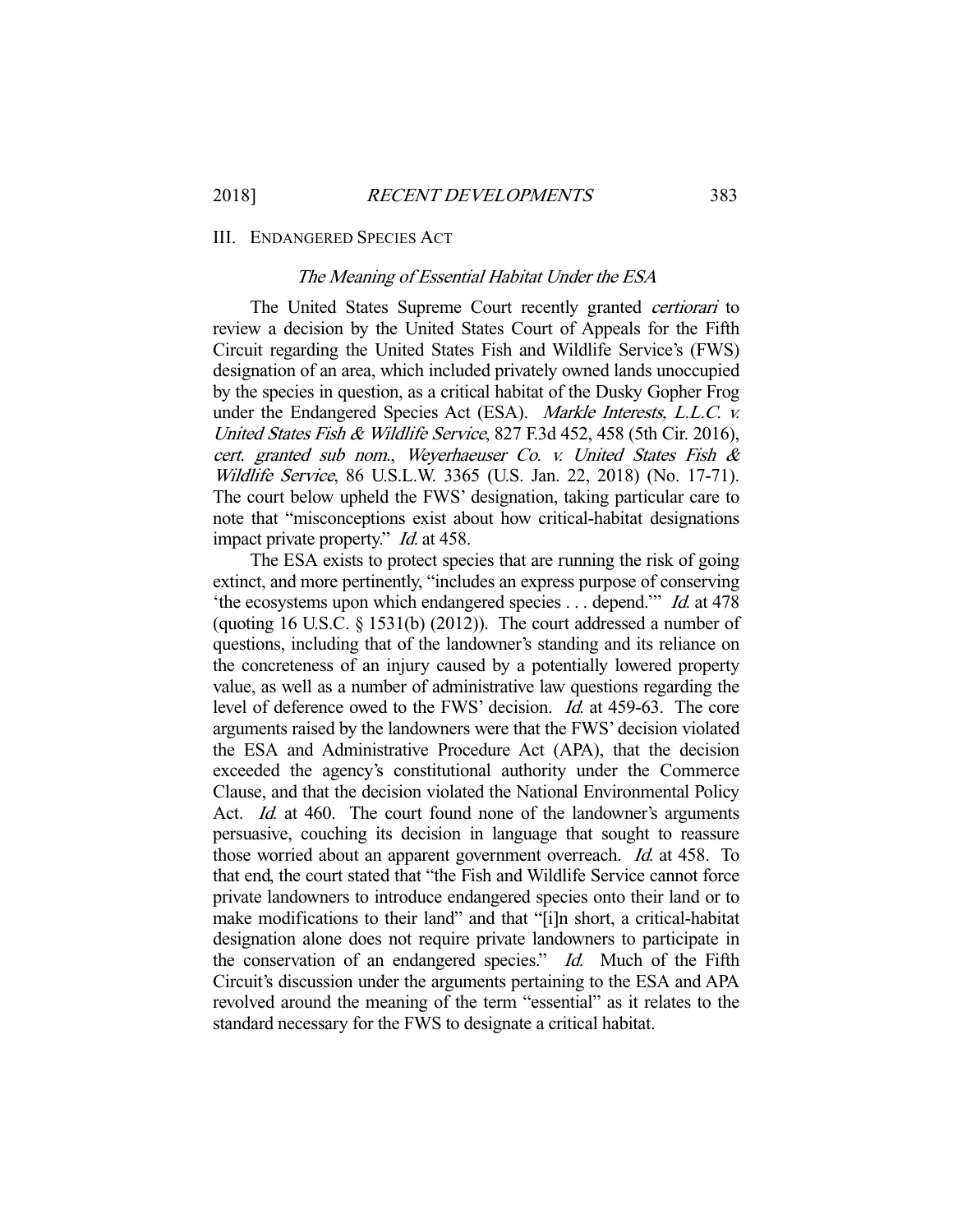#### A. Background

 The care taken in the Fifth Circuit's opinion reflects the tremendous challenge the designation has faced since the issue has been framed as government overreach. Indeed, this particular designation has been pointed to as a means by which the federal government may compel private landowners to make changes to their lands absent a valid cause, especially on politically reactionary but, nonetheless, influential news sites. See Henry I. Miller, The Case of the Missing Frog, WASH. TIMES (Dec. 17, 2017), https://www.washingtontimes.com/news/2017/dec/17/ government-overreach-is-at-center-of-weyerhaeuser. Here, cause for concern among the landowners was driven by the absence of the frog in the lands designated as critical habitat, particularly in St. Tammany Parish, Louisiana. *Markle Interests*, 827 F.3d at 459 (citations omitted). Pushback to the opinion below is quite evident following a cursory search around the Internet, and the root of that pushback stems, as noted in the Henry Miller article above, from what he terms "The Case of the Missing Frog." Miller, *supra*. This is despite the Court of Appeals' citing language in the ESA, which clearly envisions a procedure for designating critical habitat that is not currently occupied by the species in question:

The ESA expressly envisions two types of critical habitat: areas occupied by the endangered species at the time it is listed as endangered and areas not occupied by the species at the time of listing.... To designate unoccupied areas, the Service must determine that the designated areas are "essential for the conservation of the species."

Id. at 464. Accordingly, the Supreme Court's decision to grant *certiorari* suggests that such a review will not be one that examines the Fifth Circuit's application of an apparently clear law. Instead, the Supreme Court's review will likely be one that either (1) attempts to declaw the FWS' critical designation ability by construing the phrase "essential for the conservation of the species" narrowly or (2) examines the constitutionality of these designation powers as a whole, likely under the context of the regulatory takings doctrine. An examination of the Fifth Circuit's decision demonstrates that the Supreme Court will likely look into the meaning of the term "essential" as it was applied by the FWS.

## B. Court's Decision

 The court first discussed the preliminary issue of standing. Upon finding that landowners had a concrete, particularized injury through the possible loss in value of their lands, the court moved to the critical issue of the FWS' designation. Here, the record of scientific evidence, which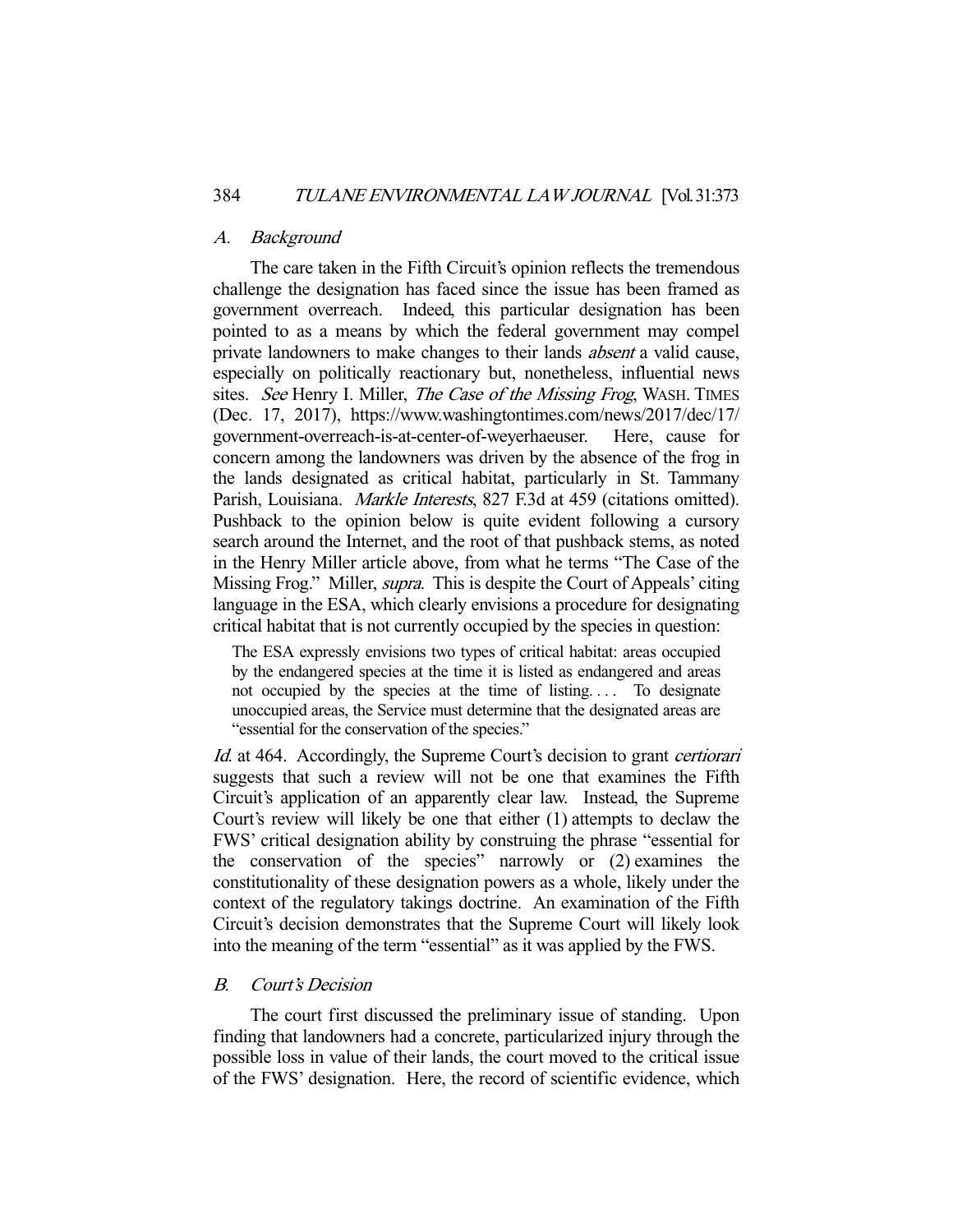the FWS had used in support of its designation, was not disputed. Rather, the landowners argued that the FWS had overstepped its statutory authority because land that was not currently supporting a species could not possibly be considered "essential for the conservation of the species." Markle Interests, 827 F.3d at 467. Allowing such a designation, the petitioners argued, would give the FWS "nearly limitless authority to burden private lands with a critical habitat distinction." Id at 471. The argument, the court found, turned on the definition of the word "essential." Id. Because the ESA does not contain a congressional definition of the term, the court afforded broad *Chevron* deference to the FWS in its interpretation, citing Knapp v. United States Department of Agriculture, in applying this deference to a "reasonable construction of an ambiguous statute." *Id.* at 468. In doing so, the court rejected a plain meaning argument from the landowners regarding the term "essential," which, according to the court, conflated the standards in the ESA for determining whether to designate occupied versus unoccupied land at the time of designation. Id.

 The next argument regarding the word "essential" was based upon a failure of the FWS' interpretation thereof to place "meaningful limits" on the FWS' power under the ESA. Id. at 470. This argument contended that by allowing the agency to designate an area that did not currently support a species, this interpretation of "essential" would allow FWS to designate any stretch of land that could conceivably be altered to support a given endangered species. Id. at 471. The court dismissed this argument as a "parade of horribles" and noted that in selecting the designated lands the FWS focused on the presence of a particular feature (ephemeral lakes), which were necessary for the frogs' survival and had historically supported frog populations. *Id.* The court distinguished the FWS' reasoned scientific analysis of appropriate frog habitats (which included establishing the rarity of the critical ephemeral pond feature) from the arbitrary selection of random pieces of land, which the petitioners warned should keep the FWS' designation. Id.

 The court went on to address the landowners' arguments under the Commerce Clause and NEPA, both of which it found inadequate. Id. at 477, 479. However, Judge Priscilla Owen's dissent again discussed the nature of the term "essential." *Id.* at 480 (Owen, J., dissenting). The dissent argued that the majority and the FWS treated "essential" as an overly broad term because the land in question did not and currently could not support a population of the frogs in question. *Id.* at 481. The dissent joined in the landowners' fear that because the land was not currently capable of supporting the frog, allowing a designation of it as a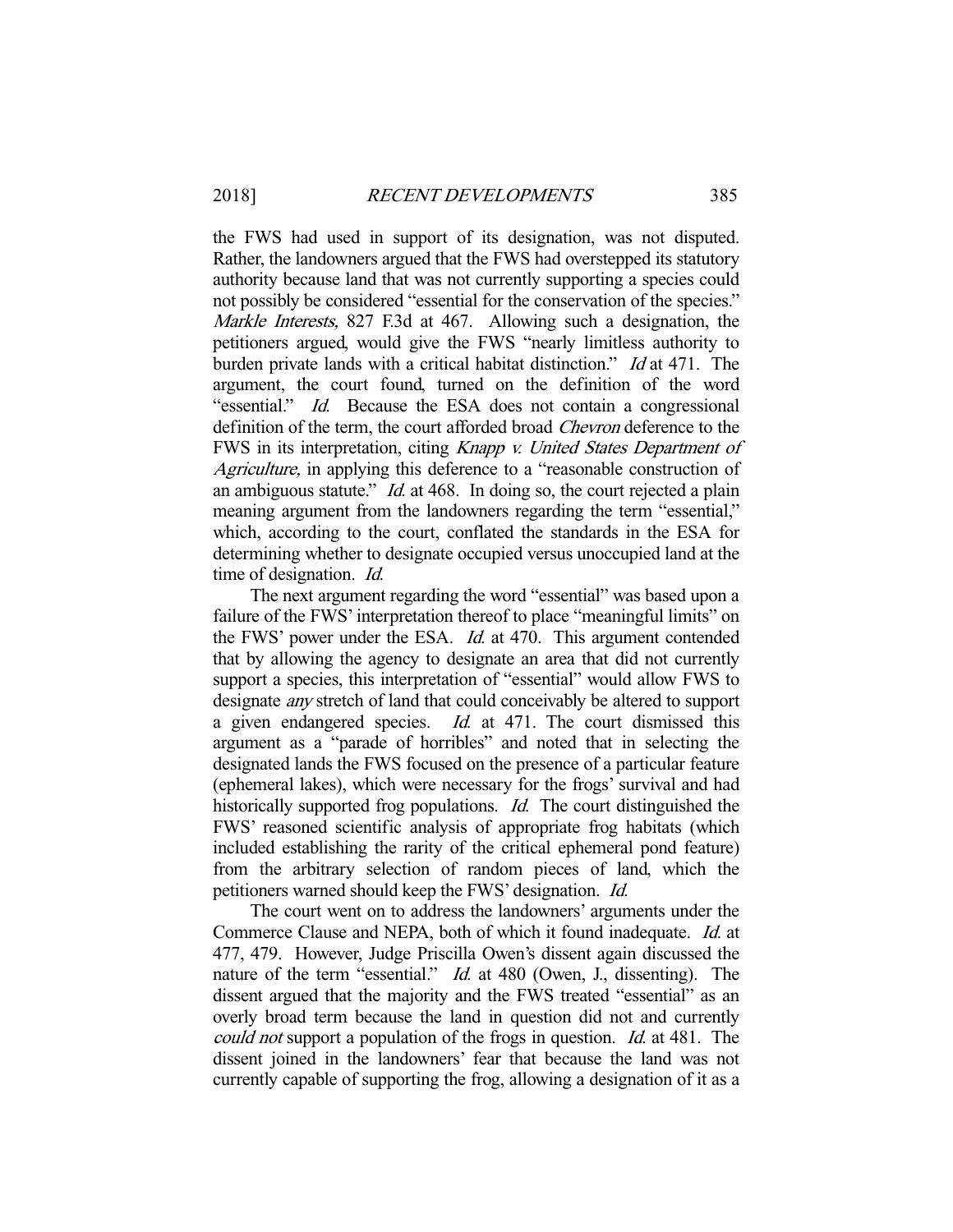critical habitat would open the door for designations ever-further from the true meaning of "essential" under the Act. Id.

## C. Conclusion

 The Fifth Circuit allowed the FWS to adopt a broad definition of the term "essential" for the purpose of designating critical habitats currently unoccupied by an endangered species. Despite the clear language of the ESA, which creates different standards for the FWS' designation of land that is occupied and unoccupied by an endangered species, there has been considerable concern that such a broad definition of "essential" for the purposes of habitat designation will unnecessarily burden property rights. The Supreme Court's decision to grant *certiorari* to the Fifth Circuit's decision will likely result in a reexamination of the term "essential." Indeed, such an examination is likely to limit the language "essential to the conservation of an endangered species" significantly.

# Robert Tornillo

#### IV. FREEDOM OF INFORMATION ACT

# Third Party Contractors Who Work with Federal Agencies to Generate Environmental Impact Statements Are Not Required to Release Their Documents Under the FOIA

 The United States Court of Appeals for the Tenth Circuit recently considered if an agency had to disclose materials created by a third-party contractor for the purposes of the Freedom of Information Act (FOIA). Rocky Mountain Wild, Inc. v. United States Forest Service, 878 F.3d 1258 (10th Cir. 2018). The FOIA provides an individual, including a company, with the ability to request "existing, identifiable, and unpublished agency records" from federal agencies. WENDY GINSBERG, CONG. RESEARCH SERV., R41933, THE FREEDOM OF INFORMATION ACT (FOIA): BACKGROUND, LEGISLATION, AND POLICY ISSUES 1 (2014). The question at issue was whether the requested documents from a thirdparty contractor were considered agency records under the FOIA. Rocky Mountain Wild, 878 F.3d at 1260. In Rocky Mountain Wild, the Tenth Circuit concluded that the third-party documents were not considered agency records if the agency did not "create, obtain, or control" the materials. *Id.* at 1265.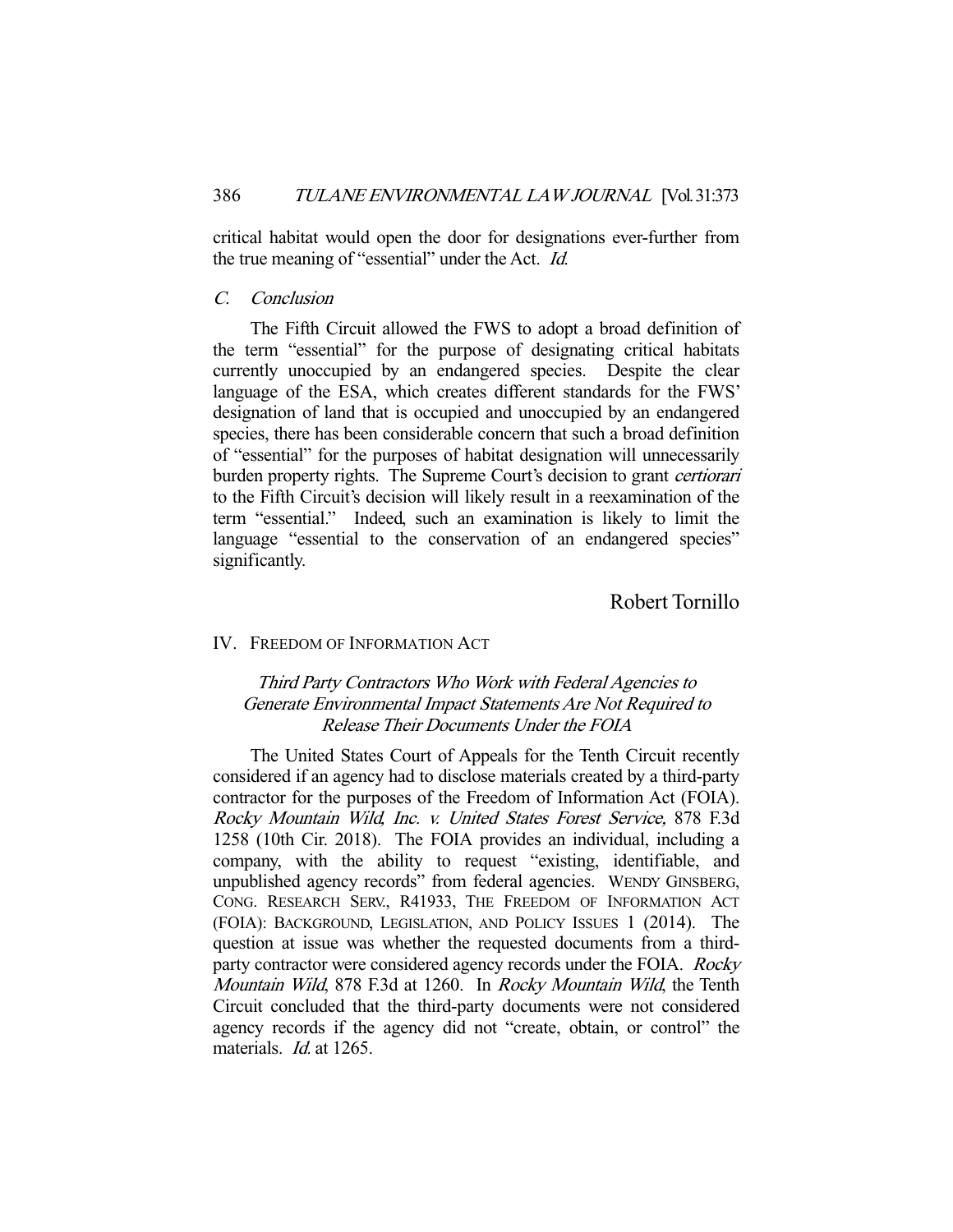#### A. Background

 Rocky Mountain Wild filed a FOIA request to seek and obtain information regarding a potential land exchange between the federal government and a private company, Leavell-McCombs Joint Venture (LMJV). Id. at 1260. This swap was for private land in exchange for federal land located in the Rio Grande National Forest. Id. As part of the FOIA request, the United States Forest Service (USFS) agreed to provide Rocky Mountain Wild with the majority of the requested materials except for documents that the third-party contractor, Western Ecological Resource, Inc. (Western Ecological), "possessed" but never shared with the USFS. Id. USFS argued that the third-party documents were not considered agency records under FOIA and thus, did not have to share the requested information with Rocky Mountain Wild. *Id.* at 1261.

 As part of the memorandum of understanding between LMJV and the USFS, LMJV agreed to hire a third-party to conduct an environmental impact study (EIS) for the proposed land exchange. Id. at 1260. After LMJV selected and entered into an agreement with Western Ecological, Western Ecological conducted an EIS, which the USFS released as a draft for public comment and then published as a final EIS. Id.

 The United States District Court for the District of Colorado held that the documents were not agency records, and therefore, the USFS did not have to disclose to Rocky Mountain Wild the third-party documents that the agency neither saw nor relied upon. Id. at 1261. The Tenth Circuit affirmed the decision. Id. at 1265.

#### B. Court's Decision

 To determine whether documents are considered agency records, the Tenth Circuit relied on a two-prong test set out in the Supreme Court case United States Department of Justice v. Tax Analysts, 492 U.S. 136, 144-45 (1989). See Mountain Wild, 878 F.3d at 1261. Under the test, first, "an agency must either create or obtain the requested materials" and second, "the agency must be in control of the requested materials at the time the request was made." Id. (quoting Tax Analysts, 492 U.S. at 144-45) (internal quotations omitted).

 The Tenth Circuit found that the USFS did not meet the first prong because Western Ecological created the materials in question. *Id.* at 1261, 1263. The court reasoned that "there must be substantial federal supervision of the private activities" to satisfy this prong. *Id.* at 1261. Furthermore, the court noted that although the agreement between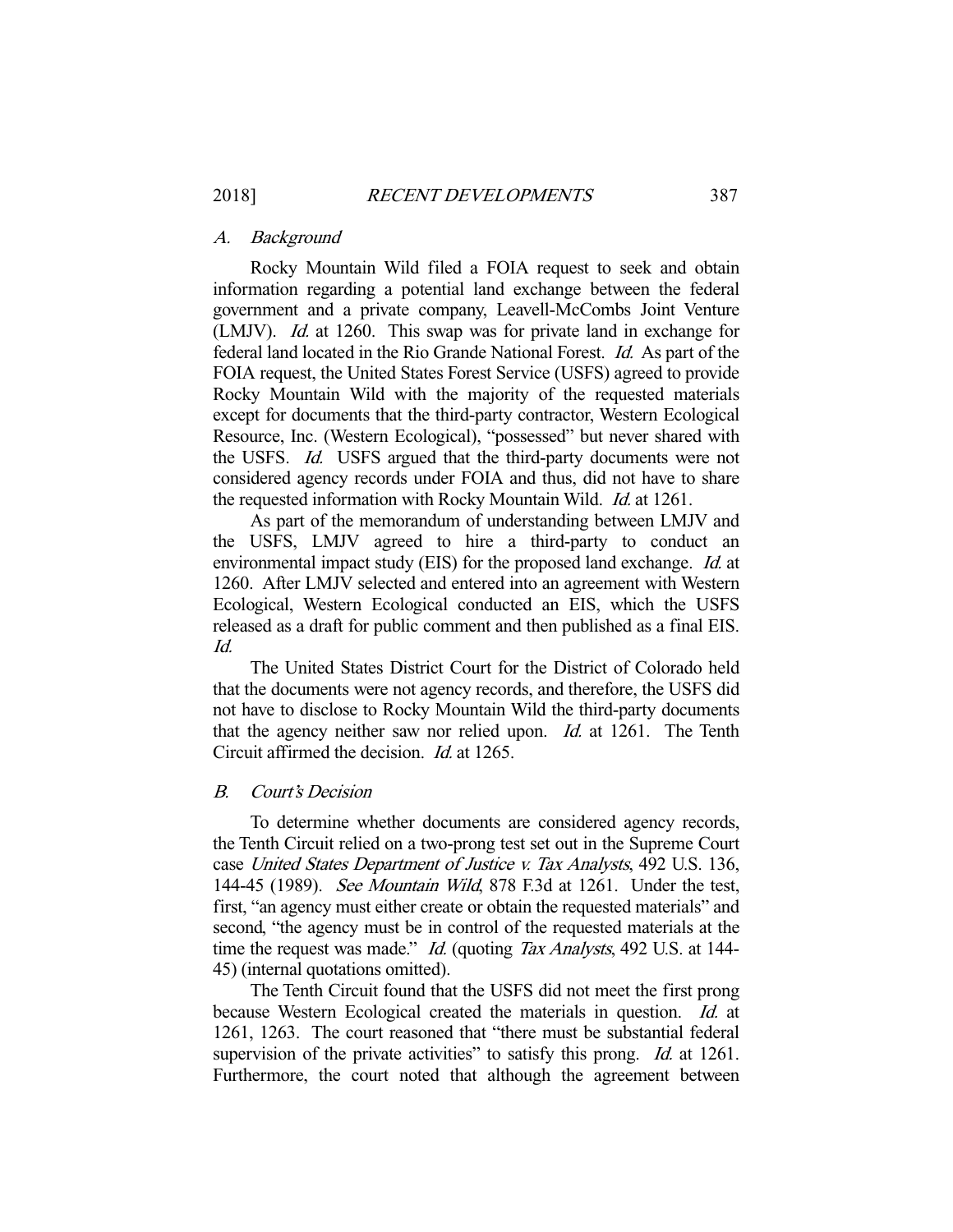LMJV and Western Ecological included that the USFS would supervise the EIS's preparation, USFS only had meetings and briefings with Western Ecological to discuss tasks to be completed and did not have "detailed control over the contractor's day-to-day performance that would make the contractor a federal instrumentality or FOIA agency." Id. In addition, the court stated that "[i]f the materials were not created by the agency itself and were never acquired by the agency, the materials are not agency records even if they were prepared by a contractor acting on the agency's behalf." Id. at 1262 (internal quotations omitted).

 In addition, the Tenth Circuit concluded that the USFS did not meet the second prong of the agency record test set out in Tax Analyst regarding control of the requested materials. Id. at 1264. Control is defined as "the materials have come into the agency's possession in the legitimate conduct of its official duties." *Id.* at 1263 (quoting Tax Analysts, 492 U.S. at 145) (emphasis omitted). The court rejected Rocky Mountain Wild's argument that the agency could have had control of the documents in question because of the memorandum of understanding between LMJV and the USFS and the agreement between LMJV and Western Ecological. *Id.* The court reasoned that the FOIA deals with records that are obtained and not records that the agency could have acquired. Id. Therefore, the court stated that "because the Forest Service never possessed the contractor documents, it could not have controlled them at the time of the FOIA request." *Id.* at 1264.

 The Tenth Circuit also rejected Rocky Mountain Wild's argument that the third-party documents are agency records through contract. Id. A provision within the LMJV and Western Ecological agreement provides that the contractor's work product "will be considered Forest Service work product belonging to the Forest Service." Id. The court reasoned that although the Supreme Court held in Forsham v. Harris, 445 U.S. 169, 180-81 (1980), that "nonownership suggests that a document is not an agency record. It is an inverse error to infer . . . that ownership necessarily means that a document is an agency record." Id. (emphasis omitted).

## C. Conclusion

 The Tenth Circuit held that the third-party documents were not agency records under the FOIA, and thus, the USFS did not have to provide Rocky Mountain Wild with the third-party documents. The court found that the documents did not meet the test set out in Tax Analyst. The court determined that the USFS did not create nor have possession or control of the third-party documents, and thus the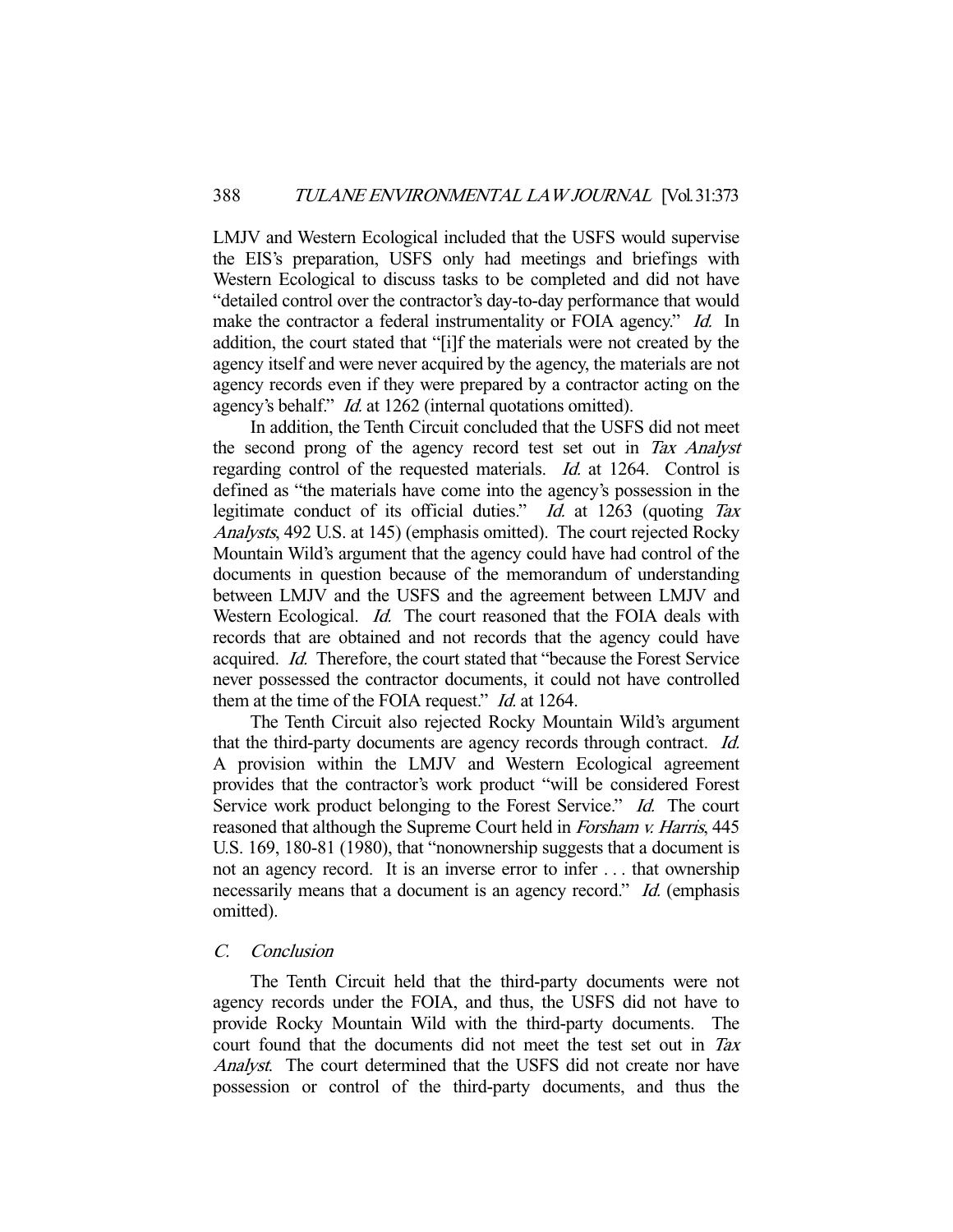documents were not considered agency records. This decision appears to be a win for third-parties and a loss for the public. Moreover, Congress can play a role in strengthening the FOIA to ensure that certain documents, including third-party documents, are available to the public for accountability and transparency purposes.

Diem Ha

## V. MIGRATORY BIRDS TREATY ACT

## No Harm, No Owl

 The United States Court of Appeals for the Ninth Circuit addressed whether the Migratory Birds Treaty Act (MBTA) permits the United States Fish and Wildlife Service (FWS) to remove birds of one species for scientific purposes that benefit a different species. Friends of Animals; Predator Defense v. United States Fish & Wildlife Service, 879 F.3d 1000, 1001 (9th Cir. 2018). The United States District Court for the District of Oregon dismissed the suit on the grounds that no provision in the MBTA, or the international conventions it implements, limits scientific purposes to the taken species. *Id.* at 1003. The Ninth Circuit Court of Appeals affirmed. Id. at 1010.

## A. Background

 This case arises out of two species of owl competing for territory. The primary habitats for the northern spotted owl are the Cascade Mountains in Oregon and the Klamath Mountains in southwestern Oregon and northwestern California. Id. at 1001. In 1990, the FWS determined the northern spotted owl was a threatened species under the Endangered Species Act. Id. The owl's population declined due to the loss of old-growth forest habitats in which the species lives. Id.

 The barred owl habitat spread from its native eastern United States to the same habitat of the northern spotted owl. Id. The barred owl now significantly outnumbers the northern spotted owl. *Id.* The two species' diets overlap by about 76%, and the barred owl may be so aggressive that it displaces spotted owls with physical attacks. Id at 1002. This invasion by the barred owl is another factor that contributed to the decline of the already endangered northern spotted owl.

 In an effort to help the northern spotted owl population recover, the FWS issued a recovery plan in 2008. Id. at 1002. In its plan, FWS noted that the spread of the barred owl posed a significantly greater threat to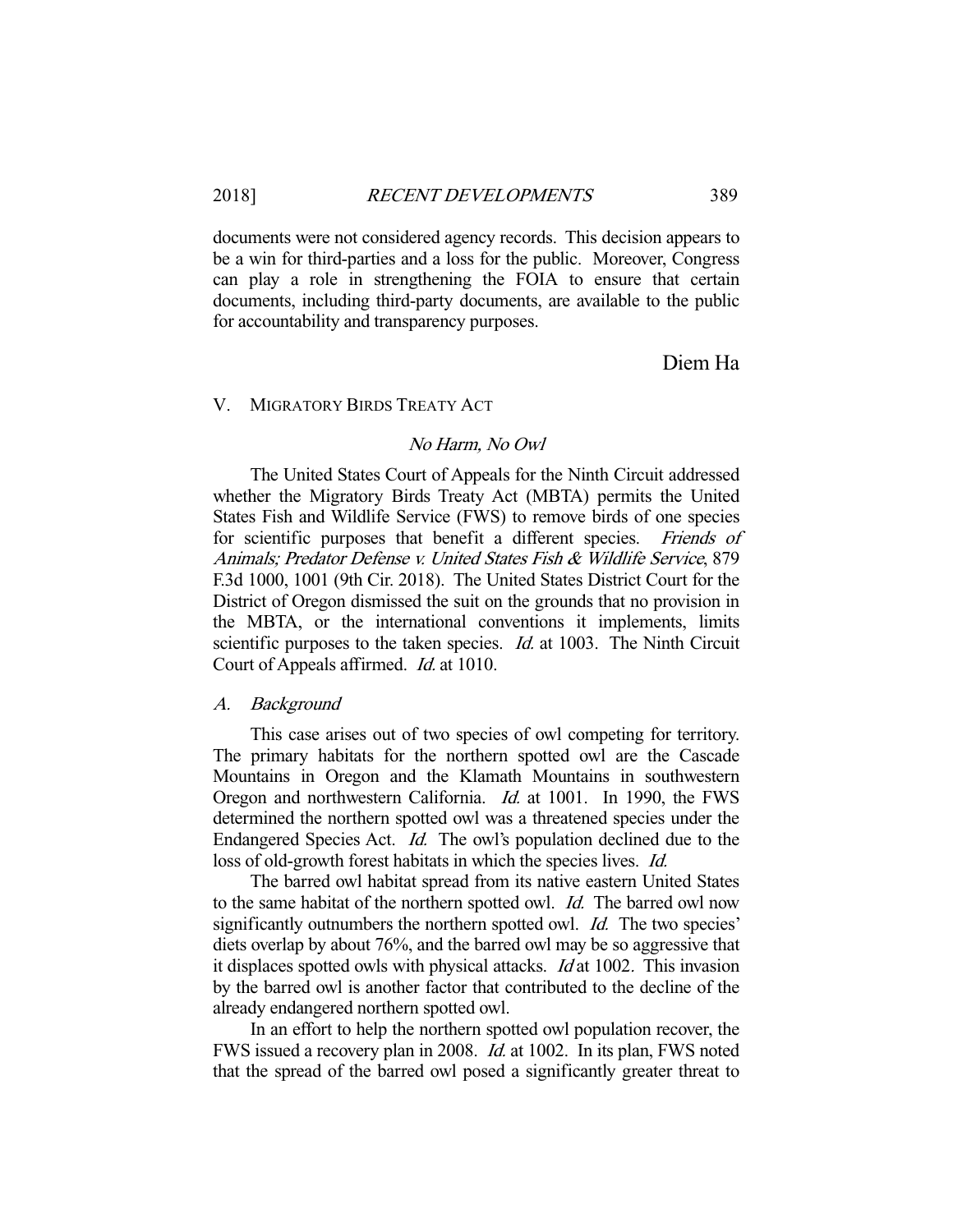the northern spotted owl's recovery than it did when the species was first listed as endangered in 1990. Id. FWS recommended the implementation of large-scale control experiments in northern spotted owl habitats to observe the ecological interactions between the northern spotted and barred owls. *Id.* After undergoing the notice and comment process to prepare an Environmental Impact Statement, FWS settled on an experimental design to take about 3600 barred owls over four years. Id.; see Final Environmental Impact Statement, 78 Fed. Reg. 44, 588 (July 24, 2013).

 FWS issued a scientific collecting permit (permit) for lethal and nonlethal take as required under the MBTA. Friends of Animals; Predator Defense, 879 F.3d at 1002. The Oregon Fish and Wildlife Service received the permit, and in 2014 requested a modified permit reducing the total take from 3600 to 1600 barred owls due to delays caused by funding issues. Id. FWS granted the modification, and in an accompanying memorandum, it explained that the taking of barred owls will advance the scientific understanding of both species of owls. *Id.* 

 Friends of Animals and Predator Defense (Friends), two not-forprofit animal advocacy organizations, objected to FWS killing one species of owl in order to conserve another. *Id.* Friends filed suit in the Eastern District of California to challenge the permit, but the case was dismissed for lack of standing because the only member of Friends who claimed injury could not show that he had "concrete plans" to visit an area that would be affected by the take. Id. at 1002-03; see also Friends of Animals v. Jewell, No. 13-CV-02034, 2014 WL 3837233, at \*5 (E.D. Cal. Aug. 1, 2014).

 In September 2014, Friends filed this suit, alleging the FWS violated the MBTA and the National Environmental Policy Act. Friends of Animals; Predator Defense, 879 F.3d at 1003. Friends argued that under the MBTA, the species that FWS takes for scientific purposes must be the same species intended for conservation. Id. The district court dismissed the claim on the grounds that nothing in the MBTA limits the scientific purposes for why the species is taken. Id.

## B. Court's Decision

 Friends appealed the district court's decision on the MBTA claim only. Their argument was based on the "same-species theory," which posits that the FWS take permits must be intended to advance the conservation or scientific understanding of the same species being taken. Id. at 1003. The court began with the text of the statute. The MBTA makes it unlawful to take any migratory bird covered under the Act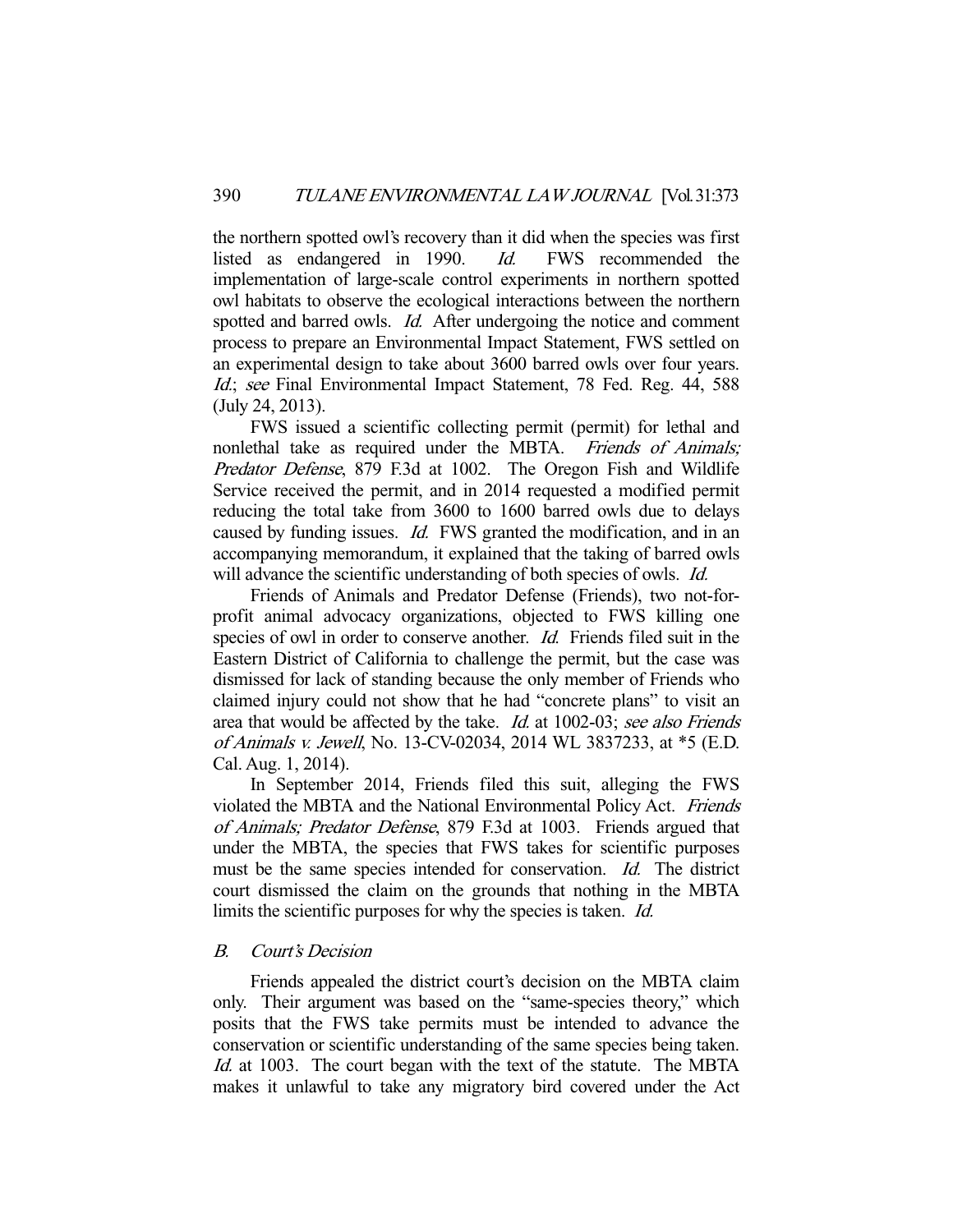unless "permitted by regulations" provided in the Act. *Id.*; 16 U.S.C. § 703(a) (2012). The Secretary of the Interior is authorized and directed to determine when the MBTA allows take and to adopt suitable regulations permitting it. Friends of Animals; Predator Defense, 879 F.3d at 1003 (quoting 16 U.S.C.  $\S 704(a)$ ). Applications to take migratory birds for scientific purposes must "describe the species and number of birds to be taken, the location of collection, [and] the purpose of the research project." 50 C.F.R. § 21.23(b) (2018). The court noted that the MBTA does not impose many substantive conditions and gives the Secretary of the Interior broad discretion. Friends of Animals; Predator Defense, 879 F.3d at 1004.

 Since the MBTA does not have many substantive provisions, Friends argued that the Mexico Convention referenced in the MBTA protects the owls. *Id.* at 1004. The Mexico Convention requires that Mexico and the United States establish "close seasons" that prohibit the taking of migratory birds during certain periods of the year, with the exception for taking birds when "used" for scientific purpose, propagation, or for museums.  $Id$  at 1004-05. Friends argued that the exception provision must comply with the same-species theory because the word "use" indicates that the owls must still be used and not eliminated. Id at 1005. FWS responded that all barred owls taken under the permit will be used for scientific purposes to study effects on surrounding environments and any remains donated to public educational and research institutions. Id.

 The court noted that FWS previously issued take permits that do not benefit the taken species. These included permits to take barn owls to research human hearing and hummingbirds to research flight aerodynamics. Id. These satisfied part of Friends' theory, but not the same-species theory, so the court had to determine what "use" in the Mexico Convention meant. *Id.* In *Smith v. United States*, the Supreme Court determined that "use" means "to employ" or "to derive service from." Id. at 1005-06 (quoting Smith v. United States, 508 U.S. 223, 229 (1993)). Adopting a broad definition, the court determined that using the owls for a scientific purpose and removing a bird to "procure its demise" fit within the definition, thereby agreeing with FWS's interpretation. Id. at 1006. The court noted that under Friends' interpretation, FWS could take the owls to display them in a museum but could not take them to prevent the extermination of the spotted owls. Id.

Friends put forth a second argument that the canon of *noscitur a* sociis, the notion that words grouped in a list should be given related meaning, indicates the same-species limitation in the Mexico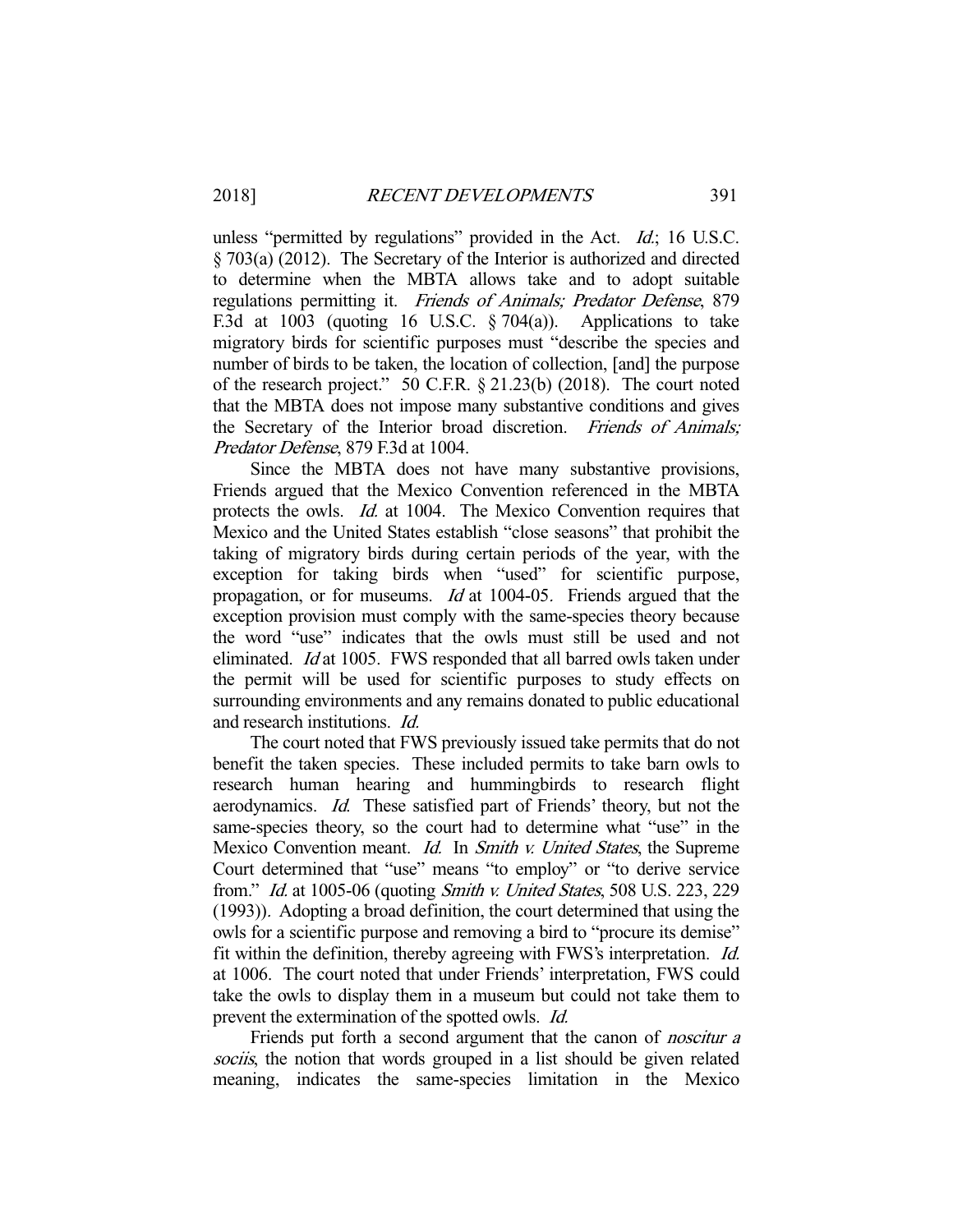Convention. Id. at 1007. Friends argued that birds are taken for propagation or museums; the bird is being used for the propagative or museum purpose, so the birds must be used for scientific purposes if that is the reason for the take. Id. at 1008. The court rejected this argument because, as the court reasoned, in order for this canon to apply, the words must have some quality in common, and propagation, museums, and scientific purposes do not have an obvious common denominator. *Id.* 

 Friends' final argument was that FWS's definition of scientific purposes was a slippery slope that would authorize them to kill any migratory bird for any scientific purpose, no matter how unrelated the reason. Id. FWS argued that this experiment is for a "bona fide scientific study" and would have a "negligible impact on the barred owl population." Id. at 1008-09. The court agreed with FWS, finding that reading articles I and II of the Mexico Convention together assured the covered species may not be exterminated, and that the conservation purposes may still be achieved without the same-species limitation. Id. at 1009.

## C. Analysis

 Although the thought of killing owls does not appeal to anyone, the court here correctly interpreted the MBTA. If the end goal of the MBTA and other conservation treaties is to protect and conserve migratory and/or endangered birds, then the decision here accomplished that. The experiment by FWS will have a minute impact on the barred owl population but may significantly help restore the northern spotted owl population. The decision here allows the FWS to continue conservation experiments and ensures the Secretary of the Interior will have discretion in the matter, without allowing the take permits to run rampant.

# Hannah Polakowski

#### VI. STANDING

# Western Watersheds Project v. Grimm, Concurrent State and Federal Wolf Management Precludes Plaintiff Standing

# A. Introduction

 The United States District Court for the District of Idaho recently considered a claim by several nonprofit wildlife advocacy organizations that a United States Department of Agriculture (USDA) service violated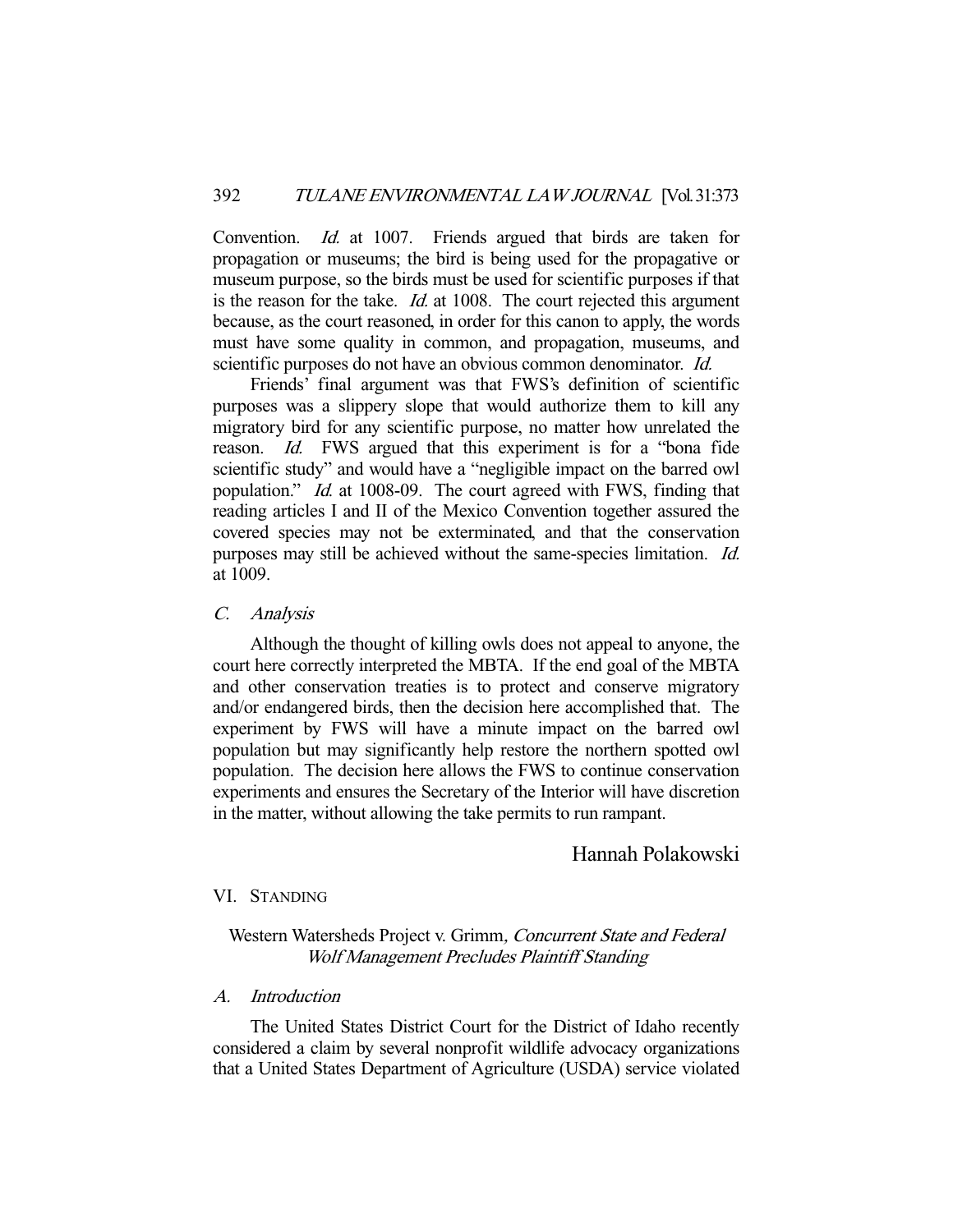the National Environmental Policy Act (NEPA) by expanding its wolfcontrol program without properly considering the environmental impacts of the decision. Western Watersheds Project v. Grimm, No. 1:16-cv-218- ELJ-CWD, 2018 WL 495671, at \*1 (D. Idaho Jan. 4, 2018). Plaintiffs, a group of organizations including the Western Watersheds Project, Center for Biological Diversity, Friends of the Clearwater, WildEarth Guardians, and Predator Defense, "place a high priority on protecting and conserving wolves in their natural habitats in Idaho." Id. Defendant Wildlife Services is part of the USDA's Animal and Plant Health Inspection Service (APHIS) and conducts wildlife control programs for federal, state, and local agencies, as well as private individuals and organizations. Id. The dispute stemmed from Wildlife Services' 2011 Environmental Assessment entitled Gray Wolf Damage Management in Idaho for Protection of Livestock and Other Domestic Animals, Wild Ungulates, and Human Society (2011 EA). Id. As a result of the Environmental Assessment, Wildlife Services issued a Finding of No Significant Impact (2011 FONSI) and concluded that its proposed wolfmanagement activities in Idaho did "not constitute a major federal action significantly affecting, individually or cumulatively, the quality of the human and natural environment," thus precluding a more intensive Environmental Impact Statement (EIS). Id. The plaintiff environmental organizations disagreed and requested that the United States District Court for the District of Idaho reversed and set aside the 2011 EA and 2011 FONSI and required Wildlife Services to comply fully with NEPA before continuing to manage wolves in Idaho. *Id.* 

#### B. Background

#### 1. Factual Background

 Wolves are traditional predators of North American ungulates such as deer and elk. Id. at \*2. As settlers spread west across the continent, wolves began to prey on domestic livestock. *Id.* Over time, human efforts to protect livestock and eliminate wolves greatly diminished North American wolf populations. Id. As a result, the United States Fish and Wildlife Service (USFWS) listed the Northern Rocky Mountain (NRM) gray wolf as an endangered species in 1974. *Id.* In Idaho, Wildlife Services has assisted the Idaho Department of Fish and Game (IDFG) and the USFWS in managing wolves ever since the species was listed as endangered. *Id.* All three agencies believe effective wolf management is an important component of wolf recovery. *Id.* Wildlife Services is contracted by the USFWS and IDFG to manage predatory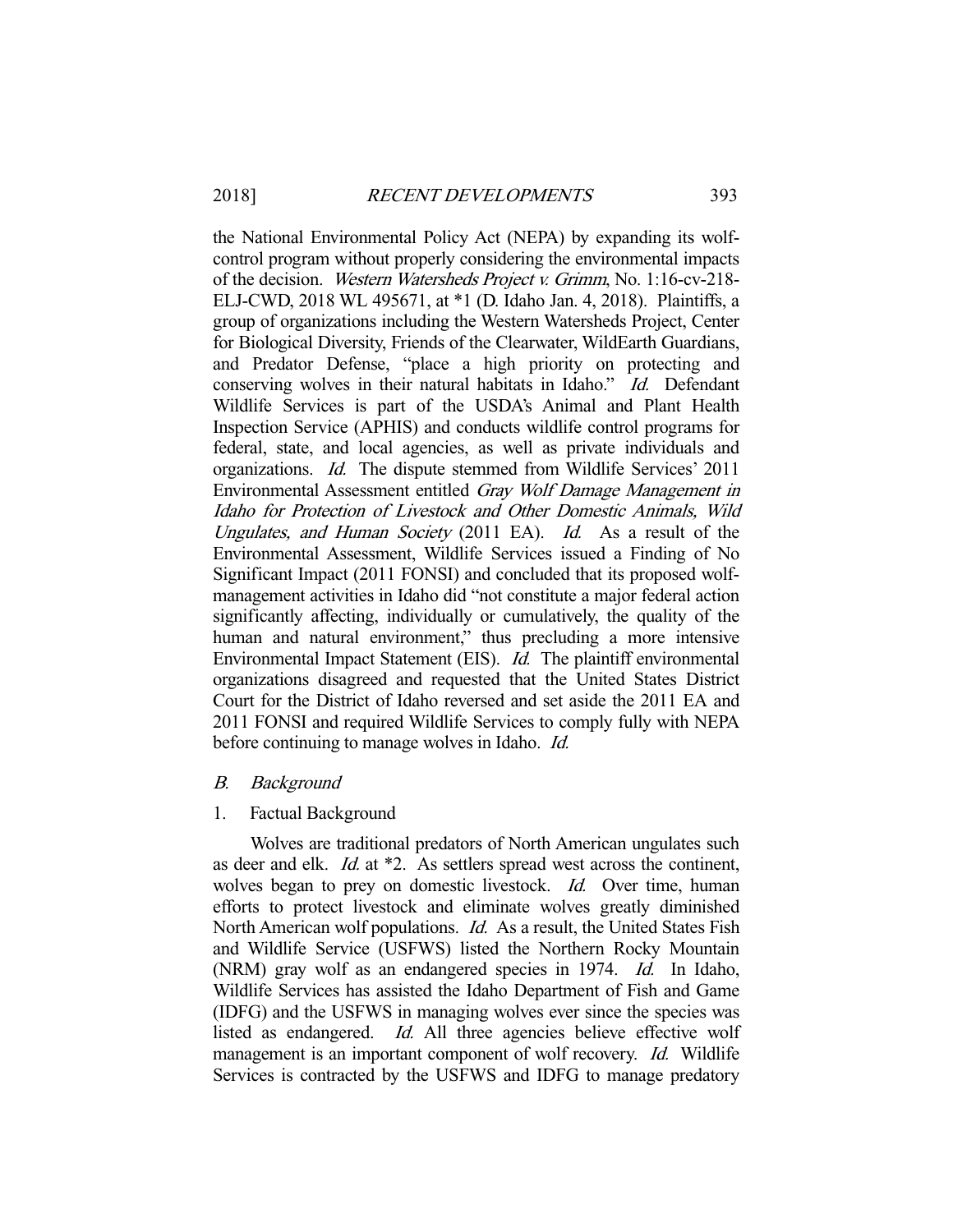wolves expertly and efficiently to reduce conflict between the wolves and humans, thus reducing the risk of nonselective and indiscriminate human control efforts that might threaten wolf recovery in the long term. *Id.* 

 Over the course of several decades, the USFWS proceeded with federal efforts to reintroduce and manage gray wolf populations in the American West. *Id.* at \*2-5. In 1987 USFWS approved the Northern Rocky Mountain (NRM) Wolf Recovery Plan, which aimed to remove the NRM gray wolf from the endangered and threatened species list by reintroducing and managing viable breeding populations of wolves in key areas of their native ranges. Id. at \*2. In 1994, the USFWS issued a final Environmental Impact Statement (EIS) entitled The Reintroduction of Gray Wolves into Yellowstone Park and Central Idaho. Id. at \*3. Both the 1987 Recovery Plan and the 1994 EIS indicate that federal wolfcontrol efforts are important methods of ensuring overall wolf survival. Id. In January 1995, the USFWS first began to reintroduce NRM gray wolves into central Idaho. *Id.* In light of the successful reintroductions, USFWS issued a final rule in February 2007 delisting the NRM gray wolves from the threatened and endangered species list. *Id.* at \*4. The delisting decision was enjoined by the United States District Court for the District of Montana in 2008 and vacated and remanded back to the USFWS. Id. The USFWS issued an amended final delisting rule in 2009, which delisted some populations of gray wolves, but not others. Id. This new rule was similarly vacated in 2010 by the same federal court; however, the delisting decision was later reinstated by Congress on May 5, 2011. *Id.* at \*5. As a result of the final congressional decision to delist the wolves, primary responsibility for managing wolves in Idaho transferred from USFWS to IDFG and the Nez Perce Tribe. Id.

 After federal delisting of the gray wolves, the IDFG Commission directed IDFG to manage wolves consistent with the goals and objectives of the previously formed 2002 Wolf Conservation and Management Plan (State Wolf Plan). Id. The State Wolf Plan, among other objectives, endeavored to manage wolves in numbers that would not adversely affect big game populations and constituents who depend on them, and to minimize human conflicts "by coordinating with Wildlife Services to achieve prompt response to notifications of wolf depredation and prompt resolution of conflicts." *Id.* Notably, the State Wolf Plan authorizes IDFG to evaluate and use sport hunting as a management tool to maintain ideal wolf population levels. Id. In 2009, IDFG held a single wolf-hunting season in which 188 wolves were killed; however, the season ended with the aforementioned District of Montana's *vacatur* of USFWS' 2009 delisting decision. *Id.* at \*6. Since Congress eventually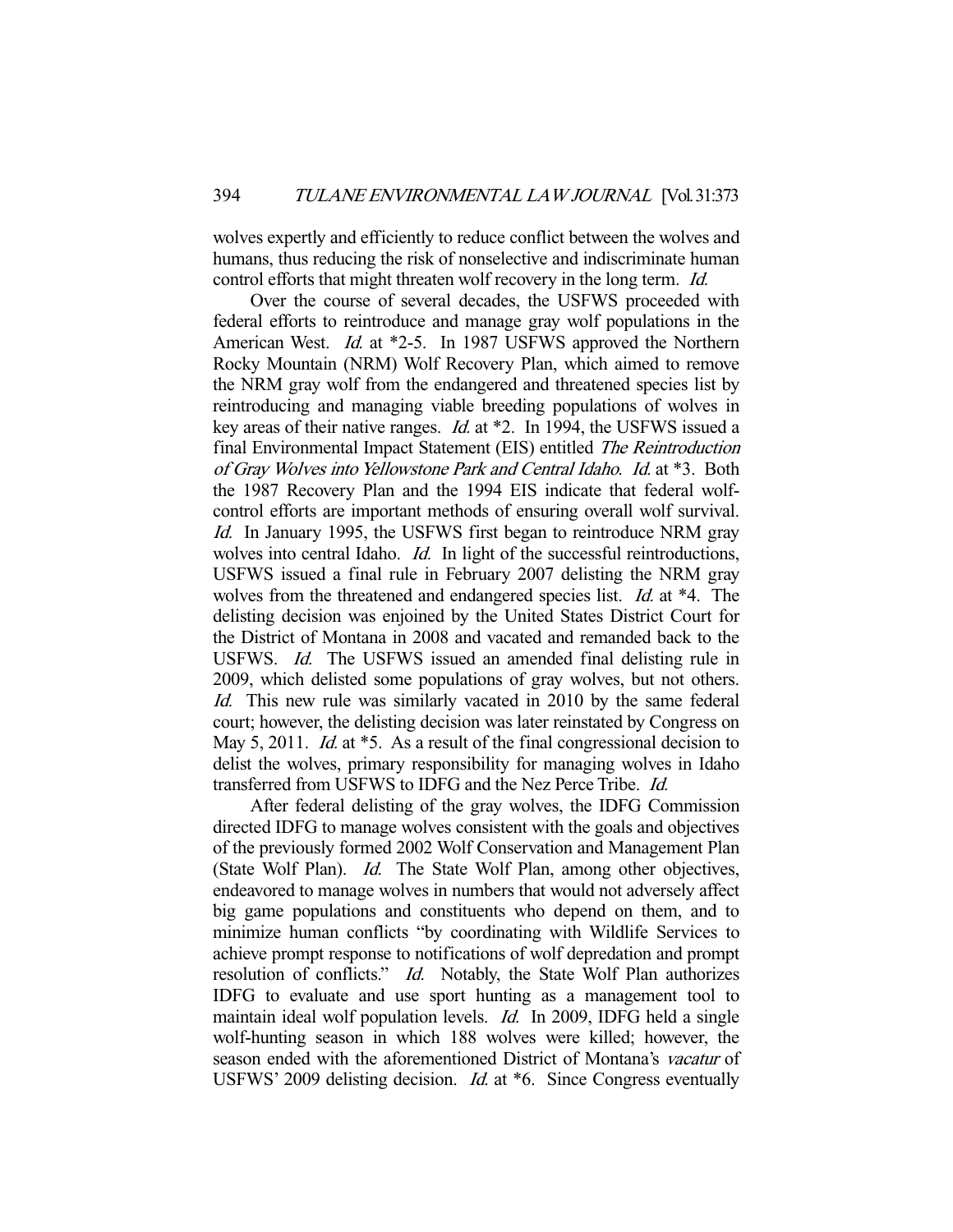delisted the NRM wolves in 2011, IDFG has continued to manage wolves under the 2002 State Wolf Plan. *Id.* 

 Wildlife Services continues to play a role in wolf management in Idaho. Id. In August 2010, Wildlife Services, in cooperation with IDFG, issued a draft Environmental Assessment entitled Gray Wolf Damage Management in Idaho, which was subsequently revised in 2010 (Revised Draft EA). Id. During the public notice and comment period, Plaintiffs submitted comments arguing that the Revised Draft EA was biased toward lethal wolf management, that killing wolves in several specific zones to boost ungulate herds was improper and unjustified, and that Wildlife Services needed to prepare an EIS. *Id.* In light of the listingdelisting battle that was playing out in the courts, Wildlife Services issued the revised and final 2011 EA, which analyzed the potential environmental impacts of alternatives for Wildlife Services' involvement in NRM gray wolf management under the direction of the responsible wolf management agency. *Id.* The responsible wolf management agency in the plan could be either USFWS or IDFG depending on the wolf's current listing status. *Id.* The final EA examined several alternatives outlining the scope of Wildlife Services' involvement in wolf management in Idaho. *Id.* at \*6-7. Wildlife Services selected an alternative that involved continuing the existing program (IDFG management) while allowing Wildlife Services to assist IDFG upon request for lethal management of wolves impacting ungulate or livestock populations. Id. at \*7. The Plaintiffs then challenged the adequacy of the 2011 EA and subsequent 2011 FONSI.

#### 2. Legal Background

 Plaintiffs argued that the Defendants' decision to adopt the 2011 FONSI violated NEPA because the defendant (1) did not include a "hard look" analysis in the 2011 EA; (2) did not prepare an EIS; and (3) did not conduct a supplemental NEPA analysis, which was required due to new information and circumstances that had arisen since the issuance of the 2011 EA. *Id.* at \*9. Defendants, *inter alia*, argued that Plaintiffs lacked standing because they could not show the relief they sought would redress their alleged injuries. Id.

 Standing under Article III of the United States Constitution requires a concrete, particularized, and actual or imminent injury that is fairly traceable to the challenged conduct and is likely to be redressed by a favorable ruling. Id. (citing Clapper v. Amnesty International USA, 568 U.S. 398, 409 (2013)). To have standing to bring a procedural NEPA claim, a plaintiff must show that the procedure in question protects a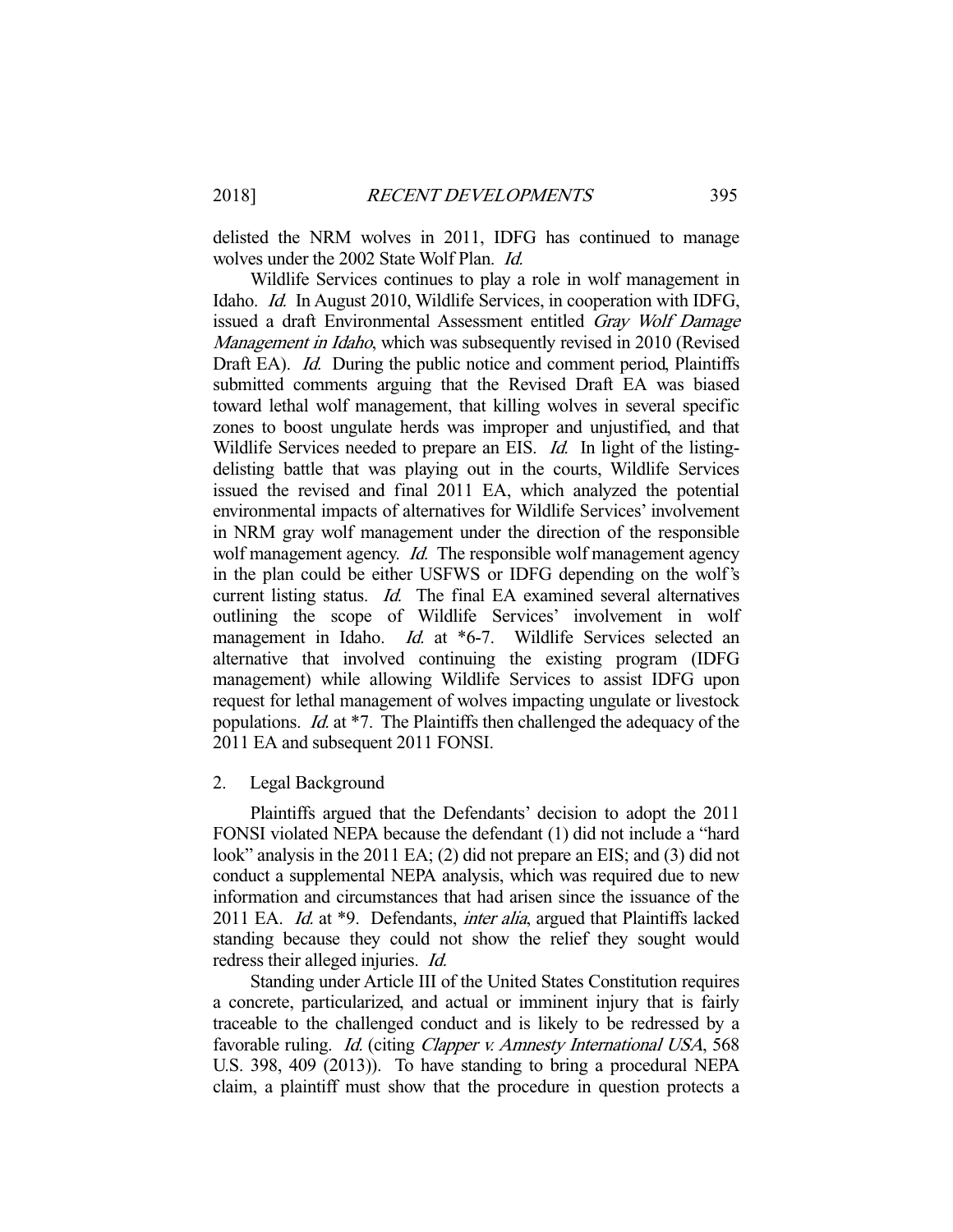threatened concrete interest that forms the basis for standing, i.e., injuryin-fact. Injury-in-fact is adequately alleged if a plaintiff can show they use the affected area and that the challenged activity will lessen the aesthetic and recreational values of the area. *Id.* at \*9. Once a plaintiff establishes a concrete injury, the causation and redressability requirements are somewhat relaxed. *Id.* at \*10. "Plaintiffs alleging procedural injury must show only that they have a procedural right that, if exercised, could protect their concrete interests." Id. (citing Salmon Spawning & Recovery Alliance v. Gutierrez, 545 F.3d 1220, 1226 (9th Cir. 2008)).

## C. Court's Decision

 Ultimately, the court found in favor of Defendants, finding that Plaintiffs lacked standing because the relief that they sought would not redress their injuries. *Id.* at \*9. In particular, the court found that even if Wildlife Services was precluded from killing wolves in Idaho, other parties including IDFG would continue to do so. Id.

 Initially, the court found that there was no dispute by Defendants that Plaintiffs had set forth sufficient facts to support an injury in fact. Id. at \*11. Assuming *arguendo* that Plaintiffs demonstrated an injury, the court noted that causation and redressability requirements were relaxed and that Plaintiffs only needed to show that the relief they sought "could protect their concrete interests." Id. (citing Salmon Spawning, 545 F.3d at 1226). Even with these relaxed standards, however, Plaintiffs failed to meet their burden of showing that preclusion of Wildlife Services from engaging in wolf management activities pending a full EIS would result in fewer wolf killings or more wolves present in Idaho. Id. In essence, the court found that Idaho, or IDFG in particular, would retain the authority and ability to manage wolves in Idaho even in Wildlife Services' absence. See id. at \*11-14. As a result, the relief requested by Plaintiffs would not ensure their injuries were redressed. *Id.* at \*11.

 The court outlined four reasons for its finding. First, IDFG has been the agency responsible for managing wolves in Idaho since the wolves were delisted in 2011. *Id.* Particularly, the 2002 State Wolf Plan gave IDFG the specific authority to both use, or authorize the use of, lethal control of wolves to protect livestock and wild ungulate populations. Id. at \*12. Second, the court pointed to an affidavit by the Assistant Chief of Wildlife for IDFG, which stated that IDFG had the authority and clear ability to effectively manage wolves without Wildlife Services' involvement. *Id.* Although IDFG contracted often with Wildlife Services to perform wolf management, this arrangement was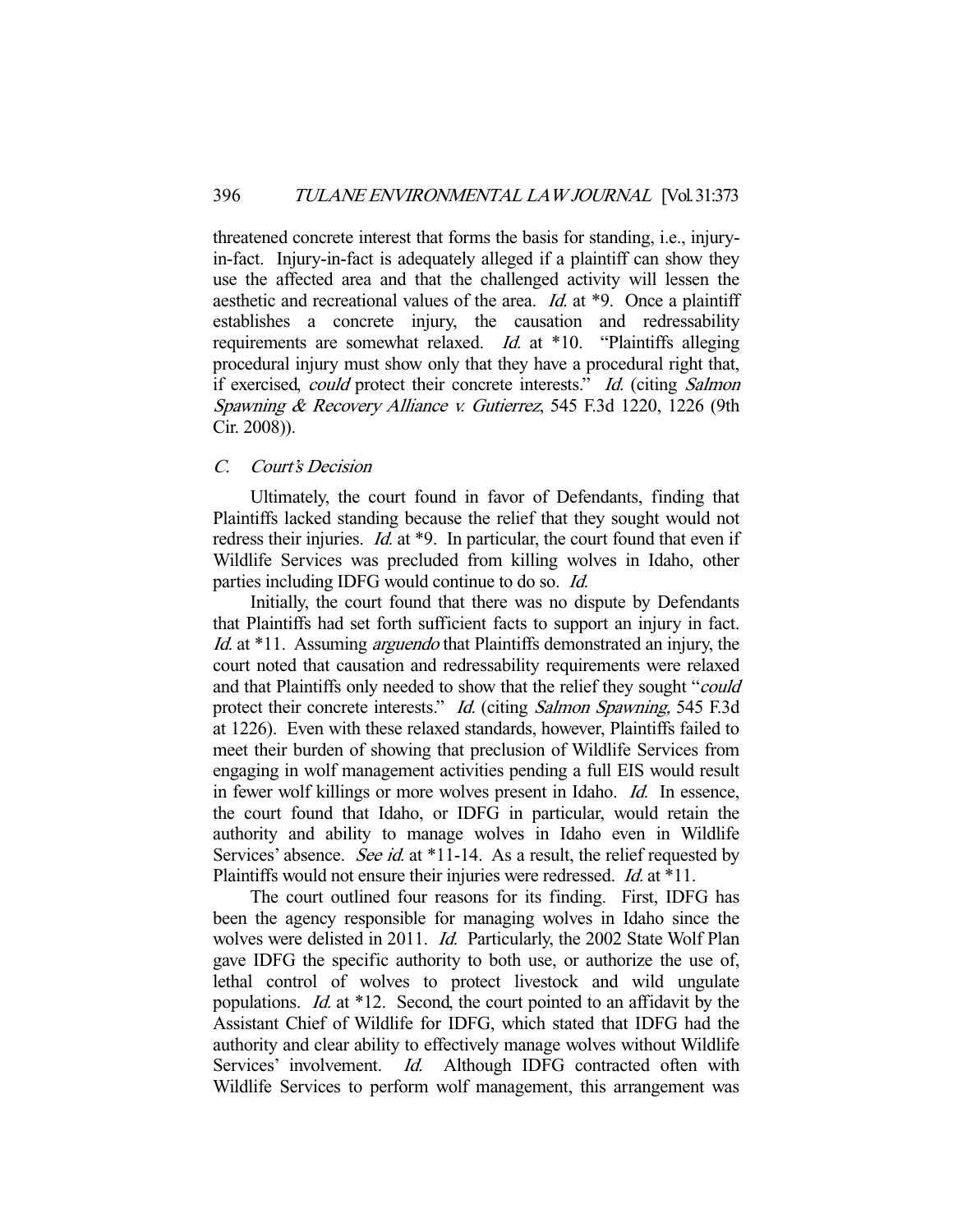not exclusive, and IDFG had its own independent capability and support services necessary for wolf management. *Id.* Third, the State of Idaho has the necessary financial resources to pay for future lethal wolf control efforts and even has a legislatively created Wolf Depredation Control Board tasked with funding such efforts. Id. Fourth, because IDFG manages wolves under an adaptive approach outlined in the 2011 EA, the concern that wolves would be removed for one reason, such as livestock and ungulate protection, would likely be mitigated because fewer wolves would correspondingly be removed for other reasons, such as sport hunting. Id.

 According to the court, its decision was also supported by Ninth Circuit case law. The court distinguished WildEarth Guardians, upon which Plaintiffs relied heavily, from the current case. *Id.* at  $*13-14$ ; WildEarth Guardians v. United States Department of Agricultture, 795 F.3d 1148 (2015). WildEarth Guardians involved nearly identical facts. WildEarth Guardians, 795 F.3d 1148. In that case, the plaintiffs alleged that APHIS' predator control activities caused injury and had to be stopped. In that case, the Ninth Circuit responded to the argument that Nevada would simply take over predator management, thus precluding redressability of plaintiff's injuries, by reasoning that the mere existence of multiple causes of an injury will not defeat redressability. WildEarth Guardians, 795 F.3d at 1157. However, the court in this case distinguished the state's record of predator management activities in WildEarth Guardians as merely *hypothetical*, rather than concrete, as in the current case. Western Watersheds Project, 2018 WL 495671, at \*13 (emphasis added). In contrast to that case, urged the court, independent wolf management activities by IDFG are not hypothetical but are ensured. *Id.* at \*14. The court found the case more analogous to an unpublished Ninth Circuit case, Goat Ranchers, in which the Ninth Circuit found that the plaintiffs lacked standing because the State of Oregon was likely to continue a cougar control program even if the defendant was enjoined from doing so, although the court admitted that the case lacked precedential value. Id.; Goat Ranchers v. Williams, 379 Fed. Appx. 662 (2010). The court identified the relevant existing precedent as the Supreme Court's decision in *Lujan*, which found that "plaintiffs cannot establish redressability if the relief they seek will not prevent a non-party from carrying on the same activity and it is likely that they will do so." Western Watersheds Project, 2018 WL 495671, at \*14; Lujan v. Defenders of Wildlife, 504 U.S. 555, 568-70 (1992). Accordingly, the court held that Plaintiffs lacked standing because the remedy they sought, enjoining Wildlife Services from killing wolves and